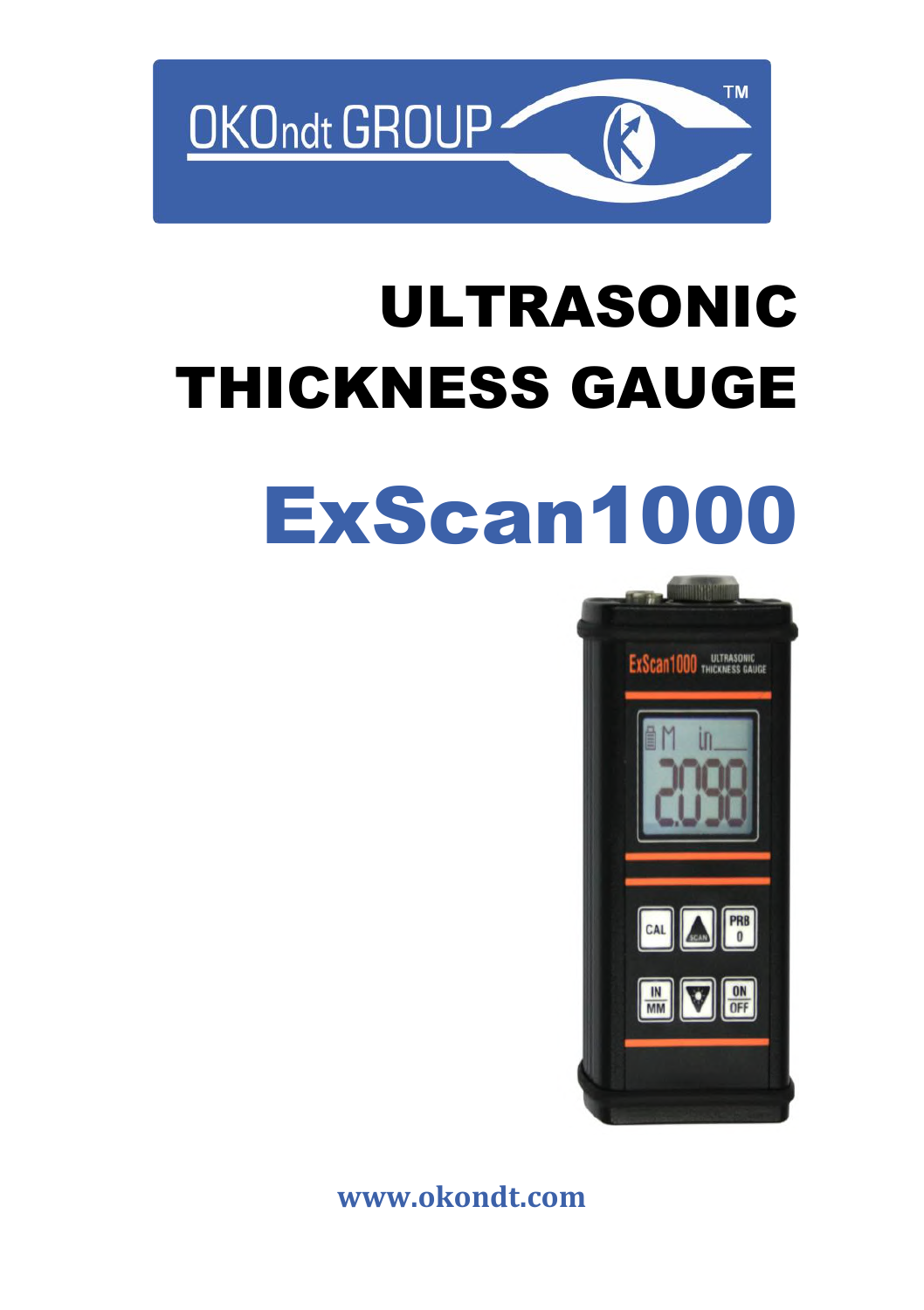# **CONTENTS**

| Condition and Preparation of Surfaces  24  |  |
|--------------------------------------------|--|
|                                            |  |
|                                            |  |
|                                            |  |
| APPENDIX A Product Specifications 37       |  |
| APPENDIX B Application Notes  39           |  |
| <b>APPENDIX C Sound Velocities of some</b> |  |
|                                            |  |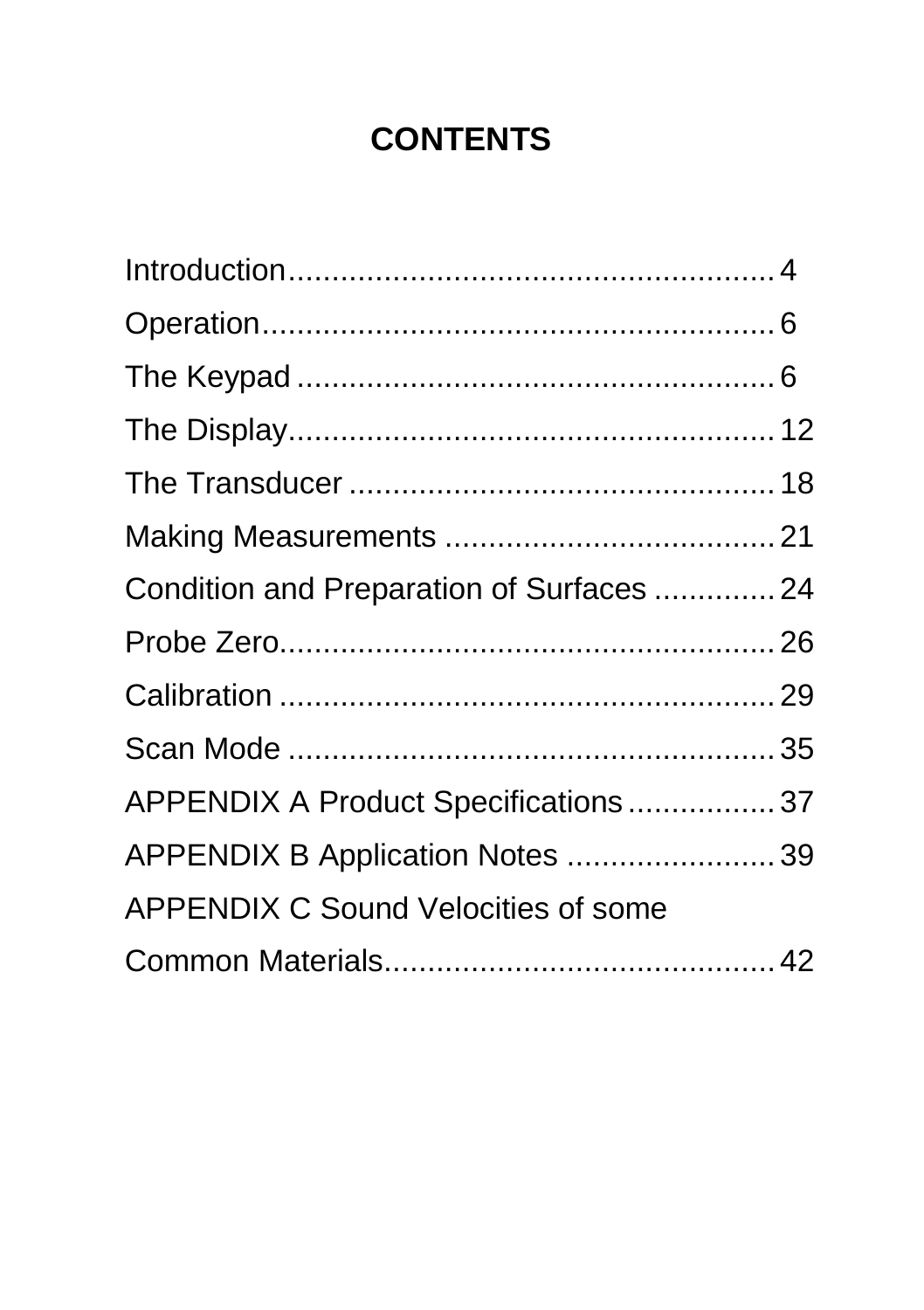# **DISCLAIMER**

Inherent in ultrasonic thickness measurement is the possibility that the instrument will use the second rather than the first echo from the back surface of the material being measured. This may result in a thickness reading that is TWICE what it should be. Responsibility for proper use of the instrument and recognition of this phenomenon rests solely with the user of the instrument.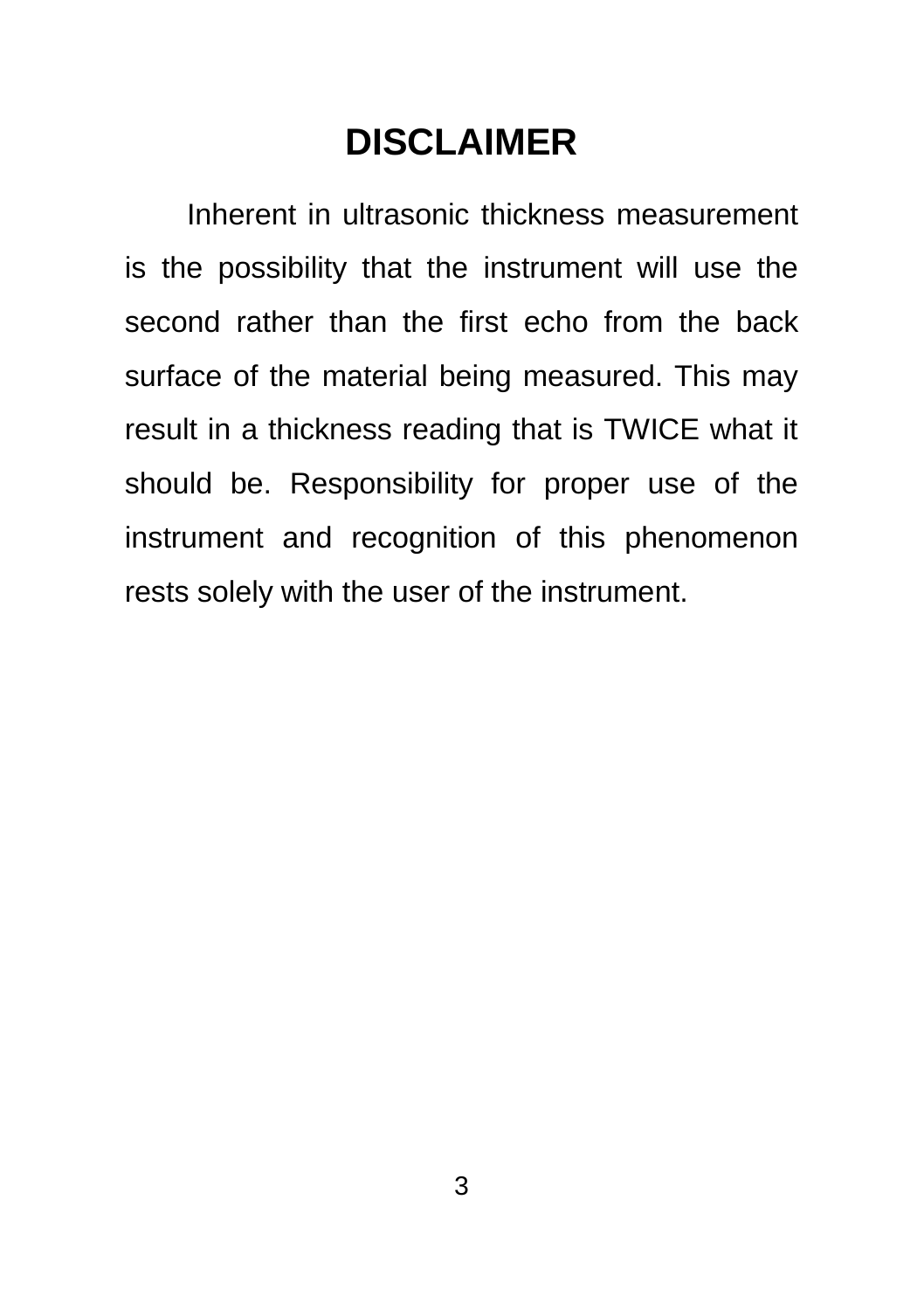# **INTRODUCTION**

<span id="page-3-0"></span>The NDT Experts model ExScan1000 is a precision Ultrasonic Micrometer. Based on the same operating principles as SONAR, the ExScan1000 is capable of measuring the thickness of various materials with accuracy as high as  $\pm$  0.001 inches, or  $\pm$  0.01 millimeters. The principle advantage of ultrasonic measurement over traditional methods is that ultrasonic measurements can be performed with access to only one side of the material being measured.

This manual is presented in three sections. The first section covers operation of the ExScan1000, and explains the keypad controls and display. The second section provides guidelines in selecting a transducer for a specific application. The last section provides application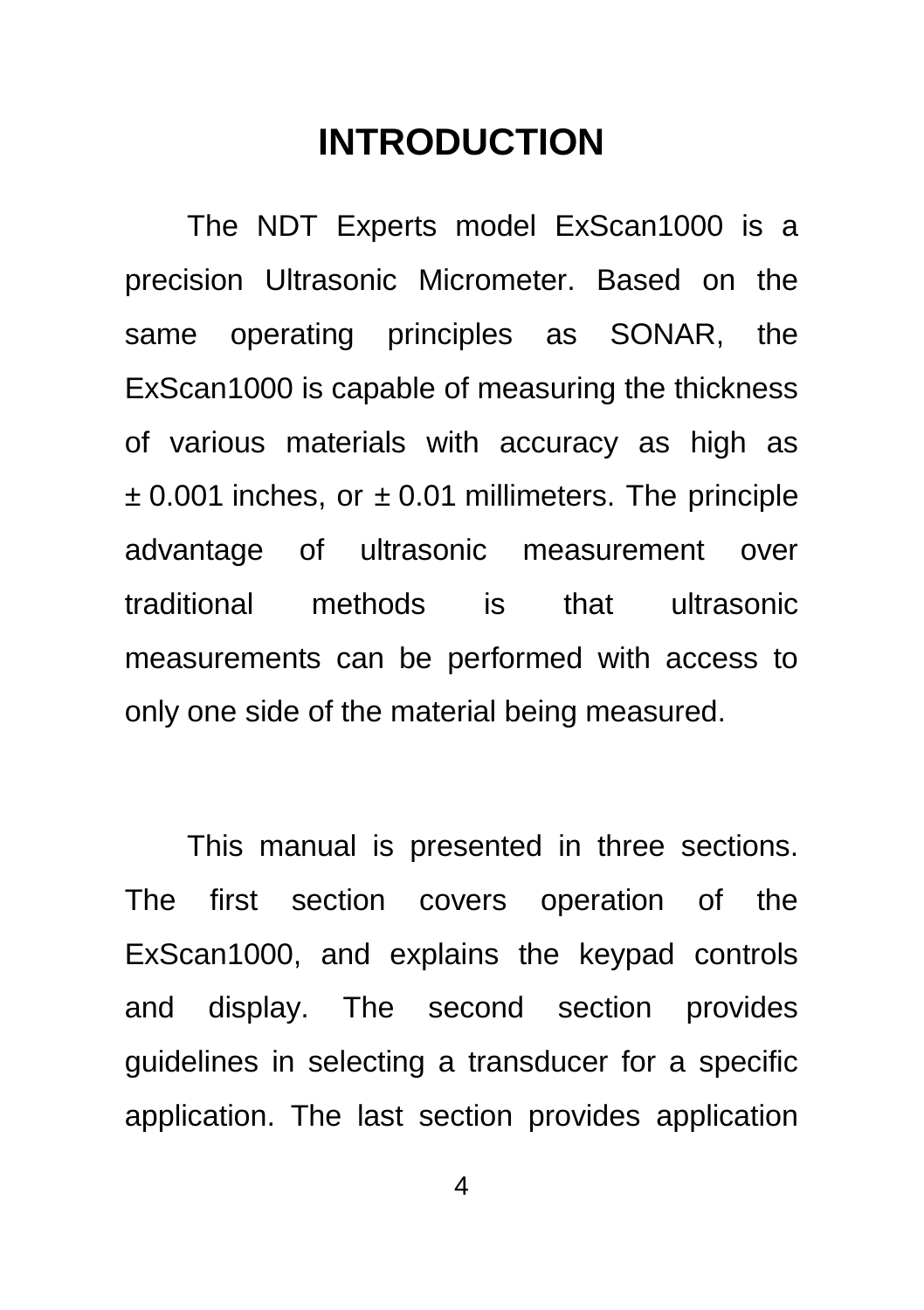notes and a table of sound velocity values for various materials.

NDT Experts maintains a customer support resource in order to assist users with questions or difficulties not covered in this manual. Customer support may be reached at any of the following:

2718 Westside Drive

Pasadena, TX 77502

USA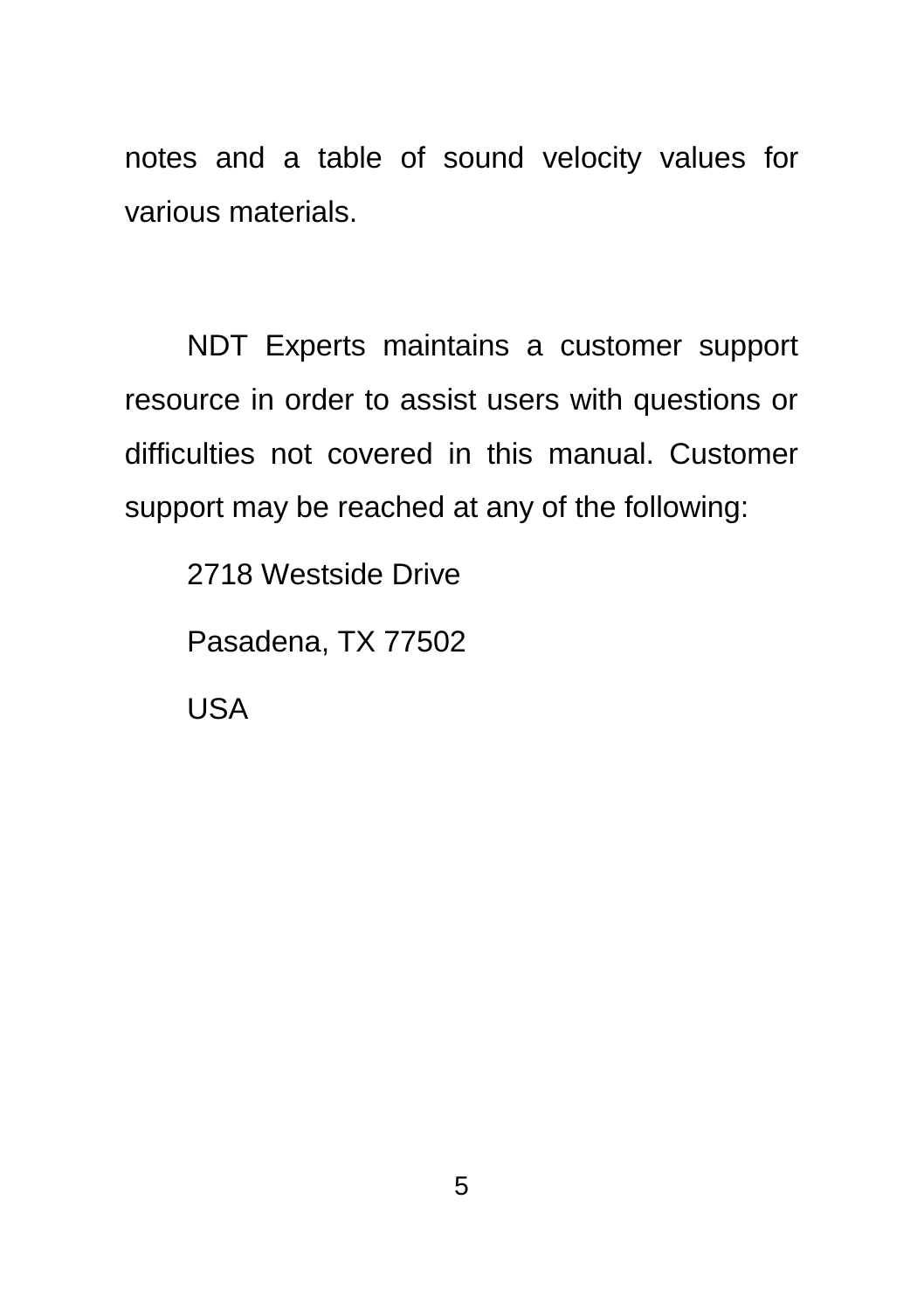# **OPERATION**

<span id="page-5-0"></span>The ExScan1000 interacts with the operator through the membrane keypad and the LCD display. The functions of the various keys on the keypad are detailed below, followed by an explanation of the display and its various symbols.



<span id="page-5-1"></span>The Keypad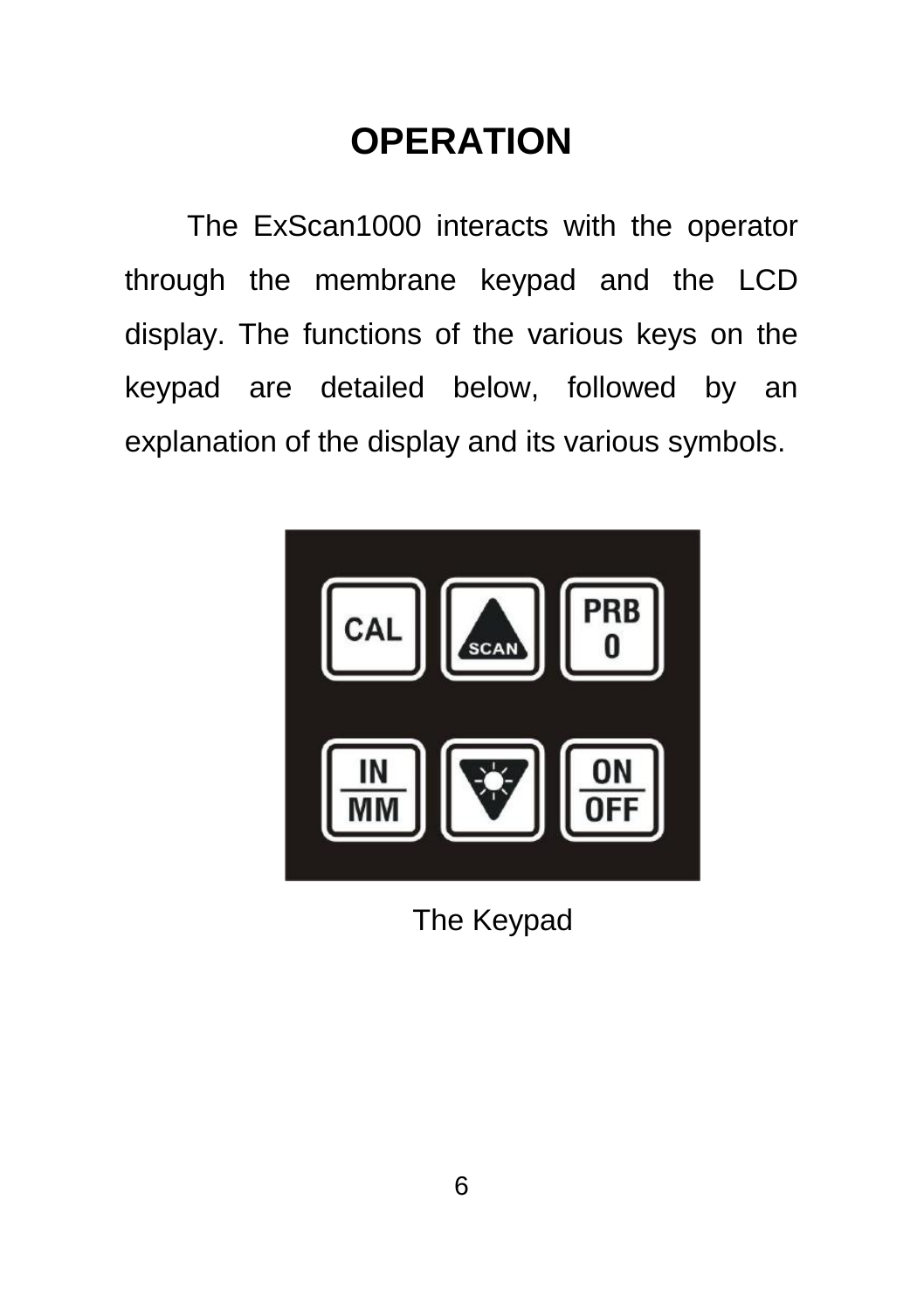

This key is used to turn the ExScan1000 on and off. When the gauge is turned ON, it will first perform a brief display test by illuminating all of the segments in the display. After one second, the gauge will display the internal software version number. After displaying the version number, the display will show "0.000" (or "0.00" if using metric units), indicating the gauge is ready for use.

The ExScan1000 is turned OFF by pressing the ON/OFF key. The gauge has a special memory that retains all of its settings even when the power is off. The gauge also features an auto-power down mode designed to conserve battery life. If the gauge is idle for 5 minutes, it will turn itself off.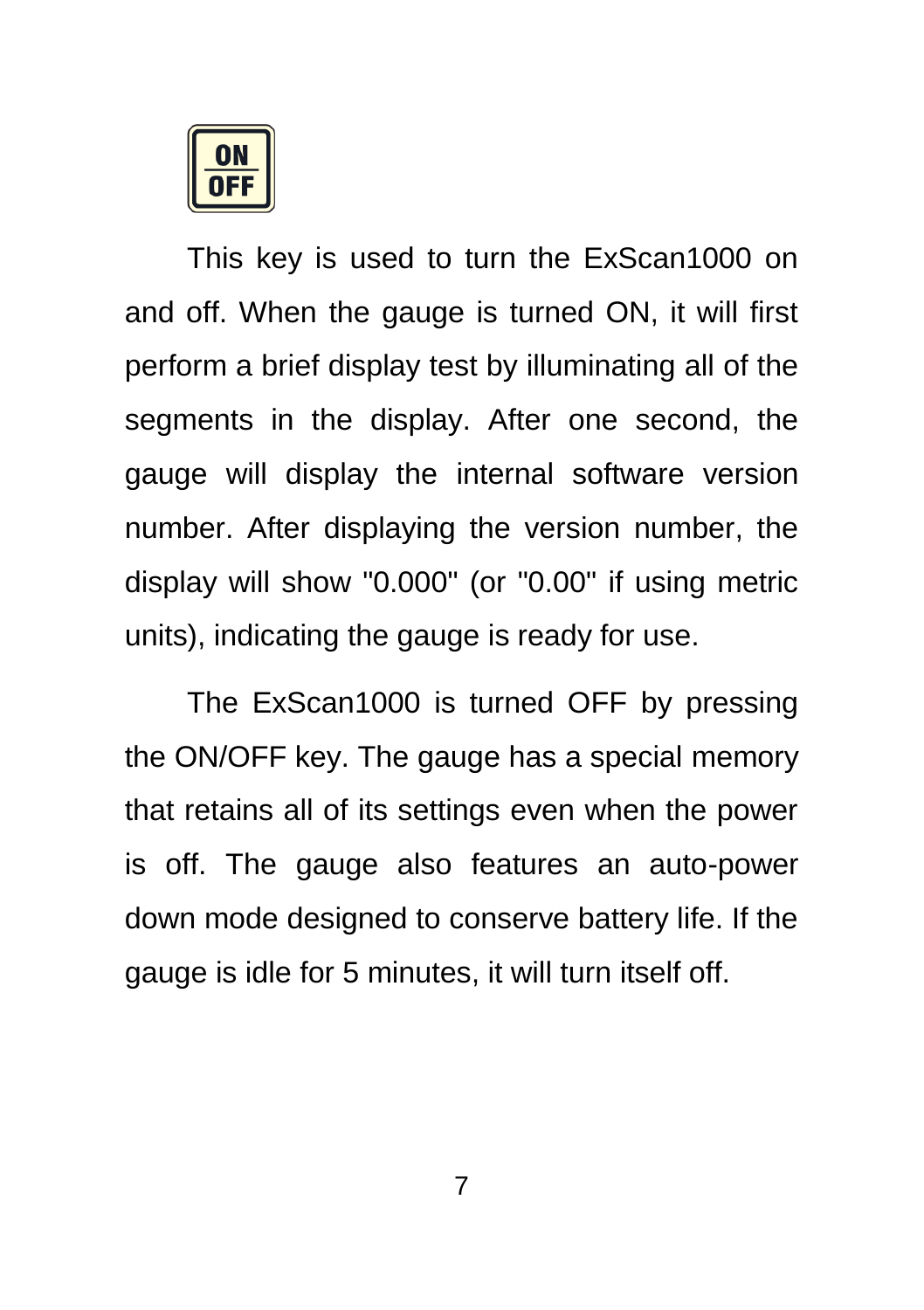**PRR** 

The PRB-0 key is used to "zero" the ExScan1000 in much the same way that a mechanical micrometer is zeroed. If the gauge is not zeroed correctly, all of the measurements that the gauge makes may be in error by some fixed value. Refer to page [27](#page-26-0) for an explanation of this important procedure.



The IN/MM key is used to switch back and forth between English and metric units. This key may be used at any time, whether the gauge is displaying a thickness (in or mm) or a velocity value (IN/us or m/s).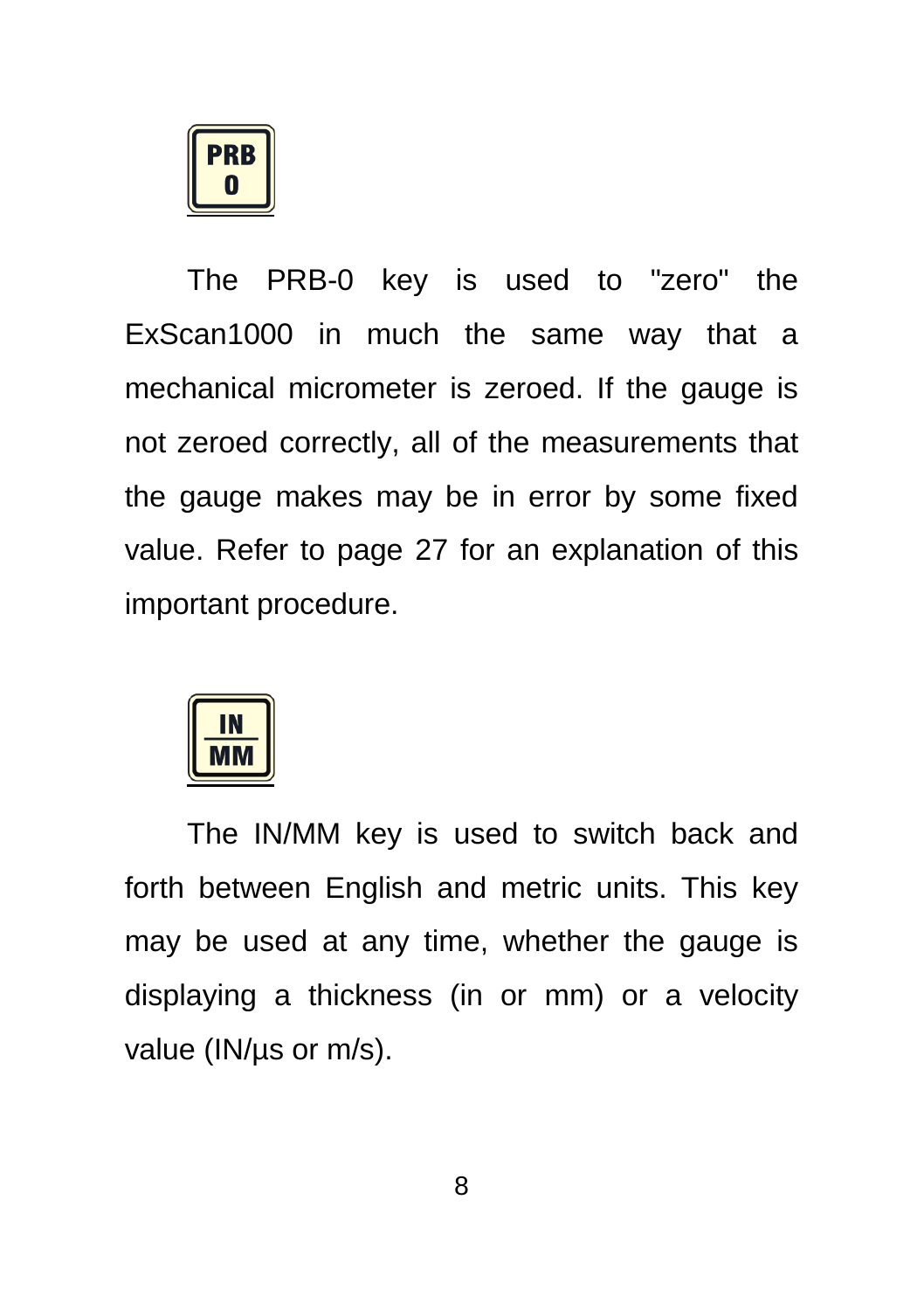

The CAL key is used to enter and exit the ExScan1000's calibration mode.

This mode is used to adjust the sound-velocity value that the ExScan1000 will use when calculating thickness. The gauge will either calculate the sound-velocity from a sample of the material being measured, or allow a known velocity value to be entered directly. Refer to page [29](#page-28-0) for an explanation of the two CAL functions available.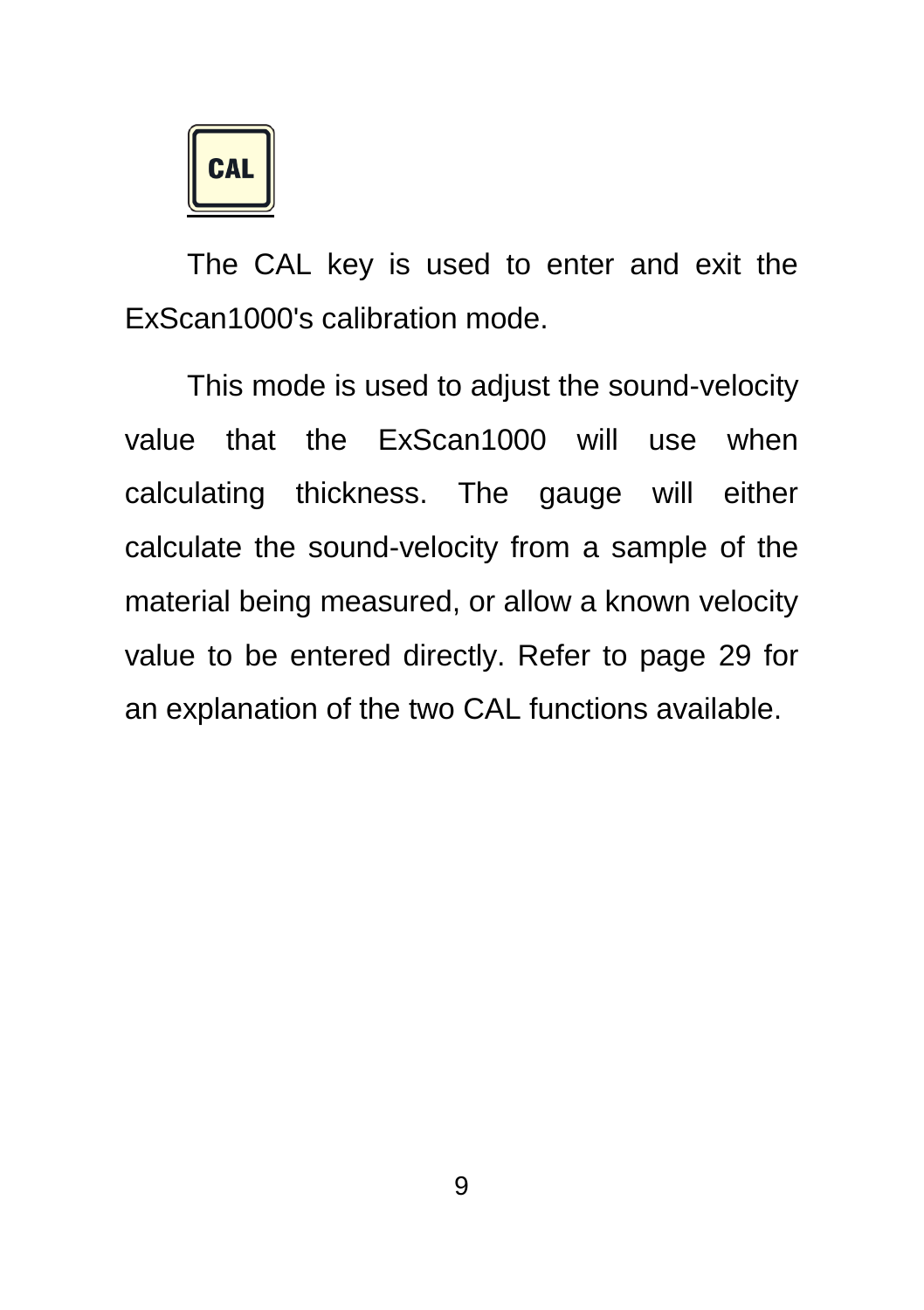

The UP arrow key has two functions. When the ExScan1000 is in calibration mode, this key is used to increase numeric values on the display. An auto-repeat function is built in, so that when the key is held down, numeric values will increment at an increasing rate. When the ExScan1000 is not in calibration mode, the UP arrow key switches the SCAN measurement mode on and off. Refer to page [35](#page-34-0) for an explanation of the SCAN measurement mode.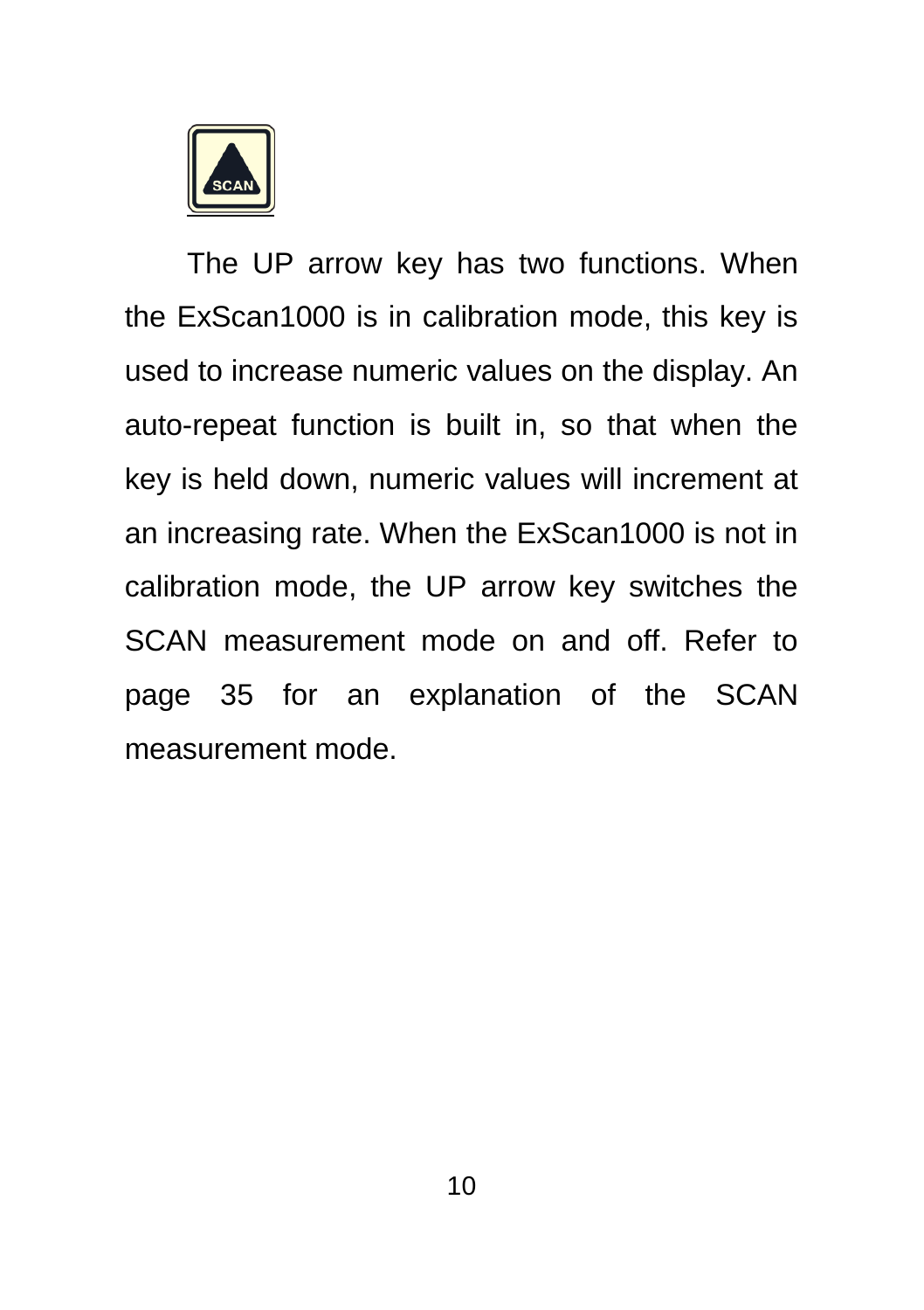

The DOWN arrow key has two functions. When the ExScan1000 is in the CAL mode, this key is used to decrease numeric values on the display. An auto-repeat function is built in, so that when the key is held down, numeric values will decrement at an increasing rate. When the ExScan1000 is not in calibration mode, the DOWN arrow key switches the display backlight between three available settings. OFF will be displayed when the backlight is switched off. AUTO will be displayed when the backlight is set to automatic mode, and ON will be displayed when the backlight is set to stay on. In the AUTO setting, the backlight will illuminate when the ExScan1000 is actually making a measurement.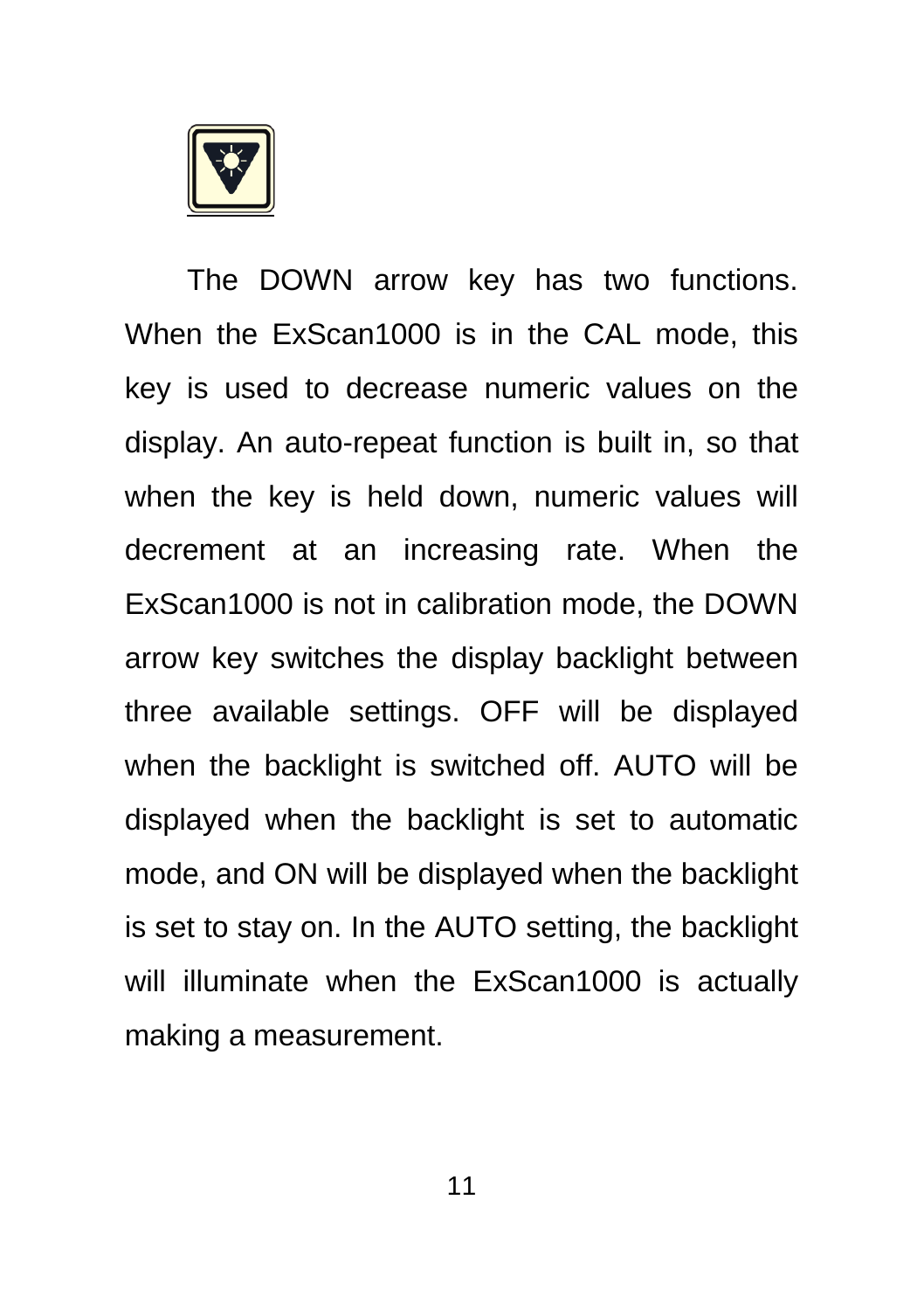

<span id="page-11-0"></span>Min/us **IIII** 

The numeric portion of the display consists of 4 complete digits preceded by a leading "1", and is used to

display numeric values, as well as occasional simple words, to indicate the status of various settings.

When the ExScan1000 is displaying thickness measurements, the display will hold the last value measured, until a new measurement is made.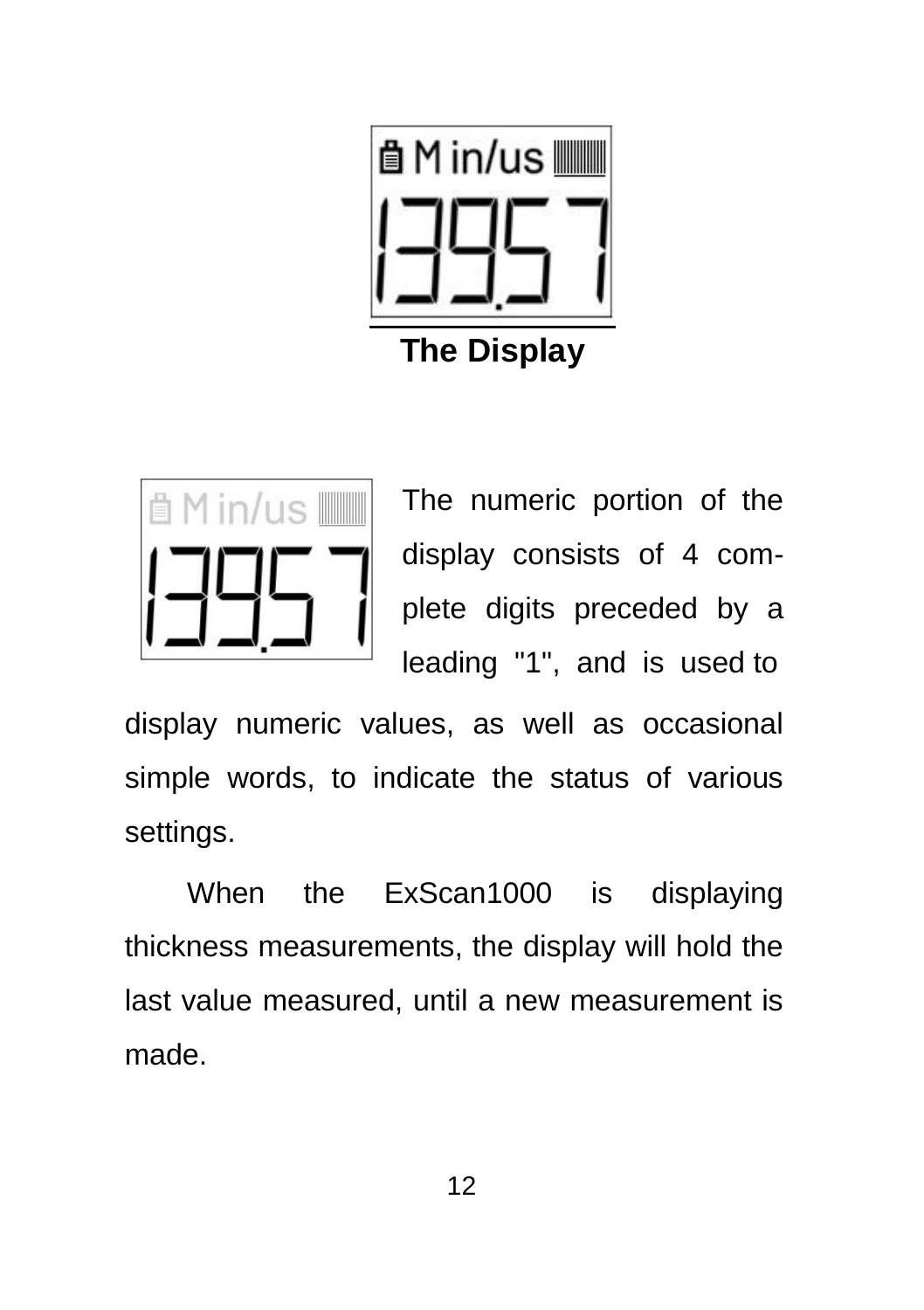

These sixteen vertical bars form the Stability Indicator. When the ExScan1000 is idle, only the left-most bar and the underline will be on.

When the gauge is making a measurement, ten or twelve of the bars should be on. If fewer than five bars are on, the ExScan1000 is having difficulty achieving a stable measurement, and the thickness value displayed will most likely be erroneous.



When the IN symbol is on. the ExScan1000 is displaying a thickness value in inches. The maximum thickness that can be displayed is 19.999 inches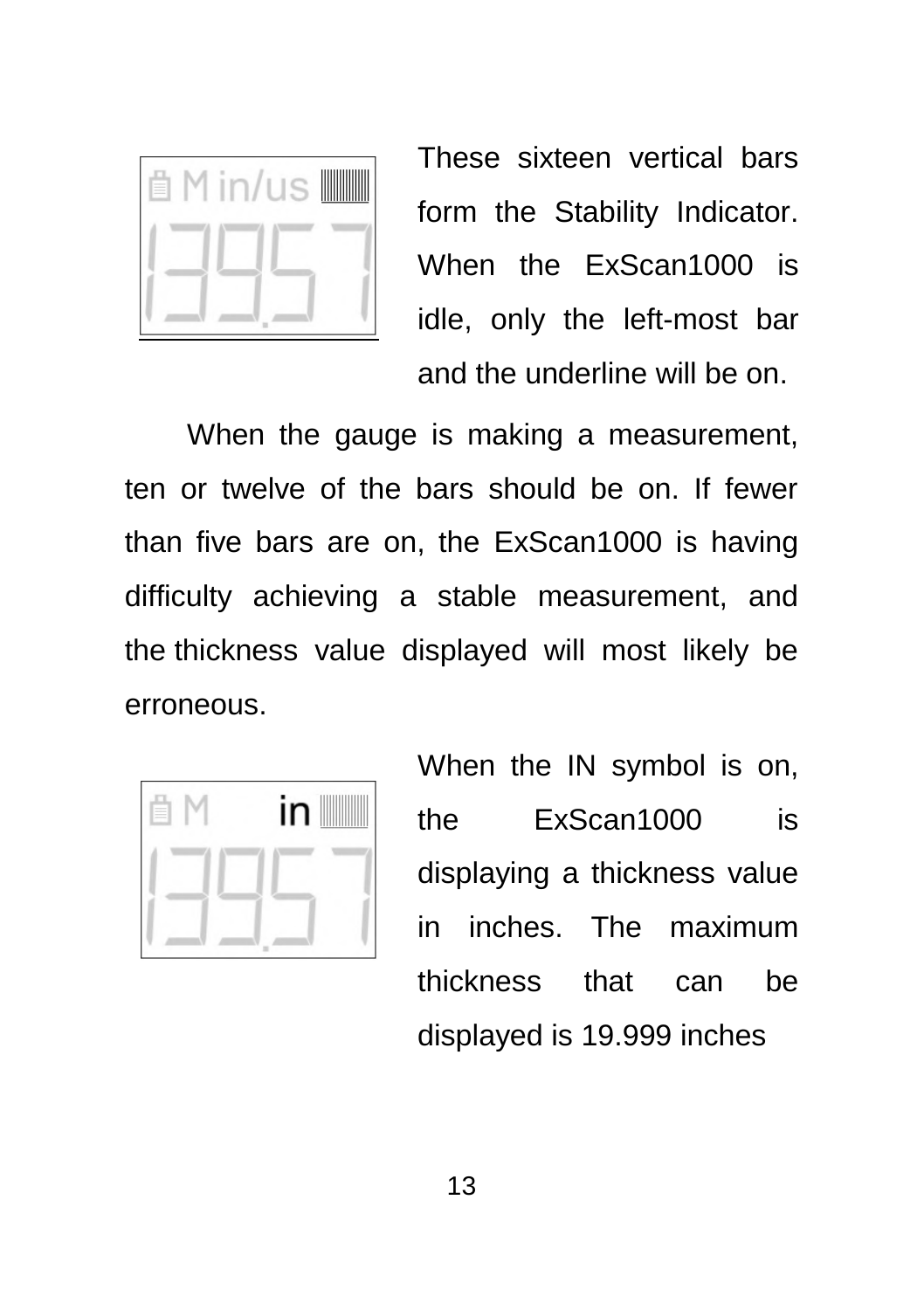

When the MM symbol is on, the ExScan1000 is displaying a thickness value in millimeters.

If the displayed thickness exceeds 199.99 millimeters, the decimal point will shift automatically to the right, allowing values up to 1999.9 millimeters to be displayed.



When the in/us symbol is on, the ExScan1000 is displaying a sound-velocity value in inches-permicrosecond.

|  |  | m/s |
|--|--|-----|
|  |  |     |
|  |  |     |

When the m/s symbol is on, the ExScan1000 is displaying a sound-velocity value in meters-persecond.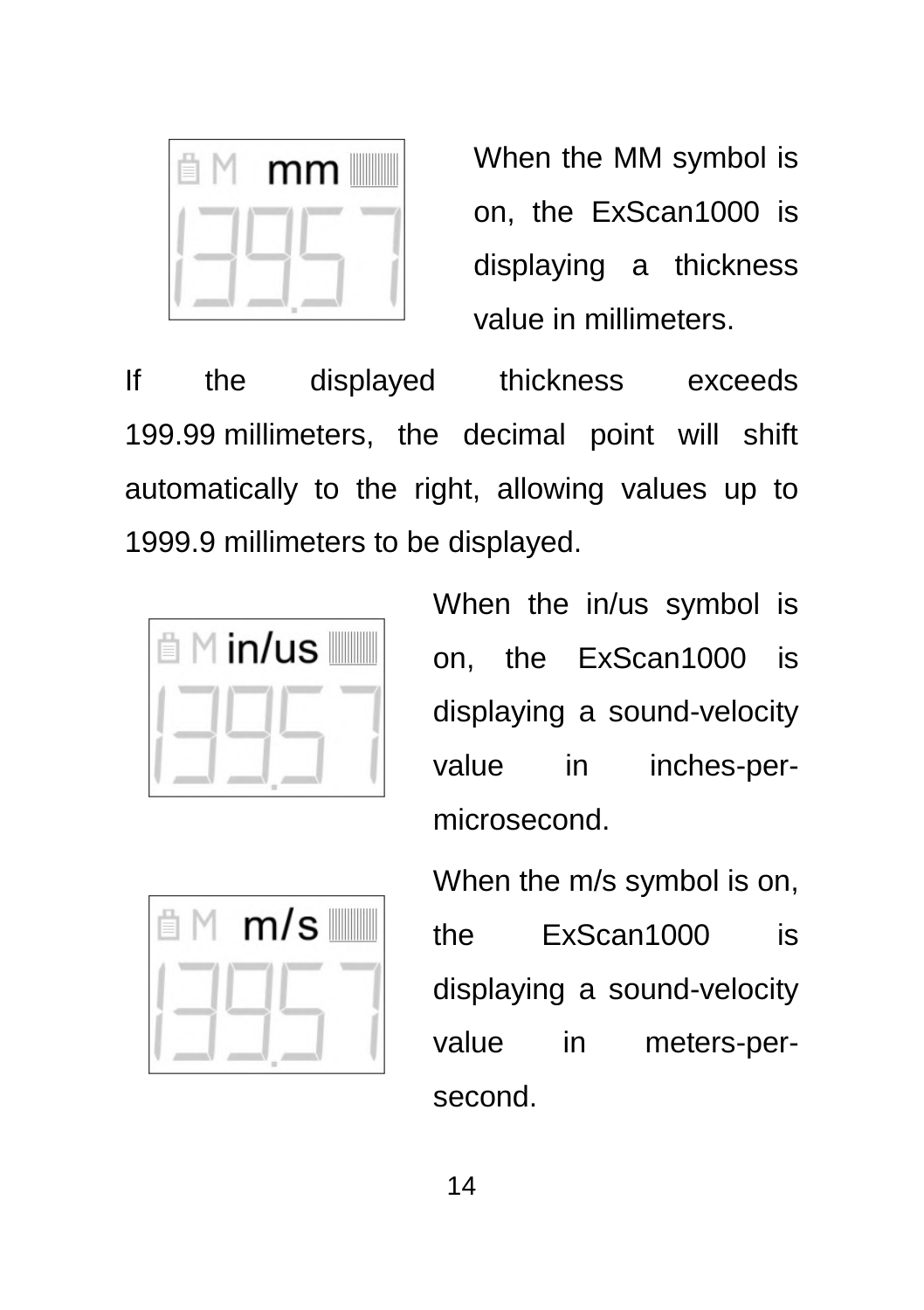

When performing the manual thickness measurement, the M symbol is illuminated on the display.



When switching on the scanning mode, the S symbol is illuminated on the display.



The  $H_1$  symbol is appeared after pressing  $\underline{\underline{\mathbb{C}}^{\alpha L}}$  button – calibrating the sound velocity at a known thickness (1 point calibration).



When the  $H_2$  symbol is on, the ExScan1000 is performing the 2 point calibration.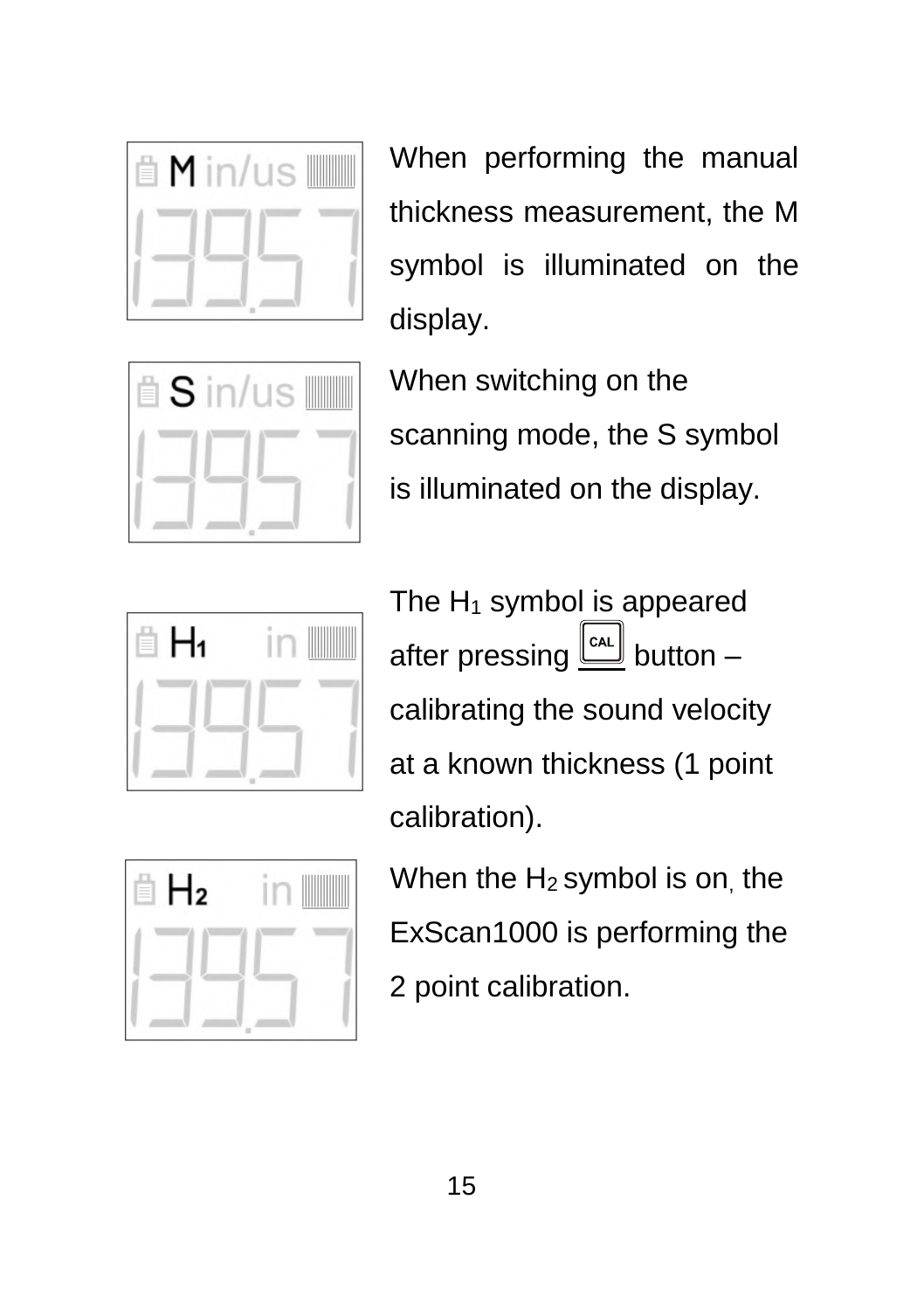

When the Z symbol is on, the ExScan1000 is performing the probe zero calibration.





When the V symbol is on, the ExScan1000 is performing the calibration by the known sound velocity in a test block.

When the Prb0 symbol is on, the ExScan1000 is finishing the probe zero calibration. The symbol for switching on

the mode of auto display illumination.



When the On symbol is on, the ExScan1000 is switching on the mode of constant display illumination.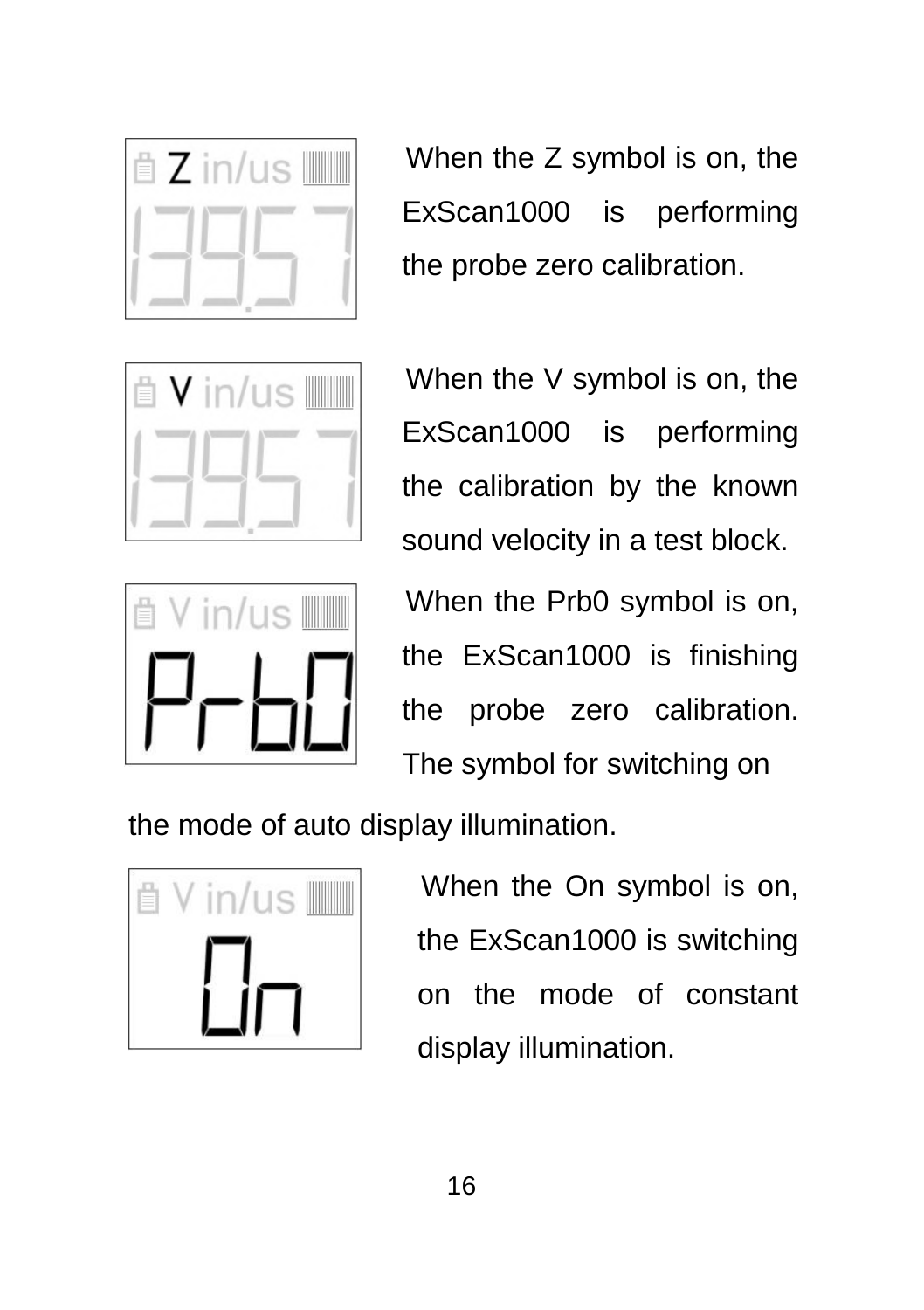

When the OFF symbol is on, the ExScan1000 is switching off the display illumination.







When the Auto symbol is on, the ExScan1000 is switching on the auto mode display illumination with direct measurements.

When the 1-OK symbol is on, the ExScan1000 is performing the 2 point calibration, the calibration of the 1<sup>st</sup> point.

When the 2-OK symbol is on, the ExScan1000 is performing the 2 point calibration, the calibration of the 2<sup>nd</sup> point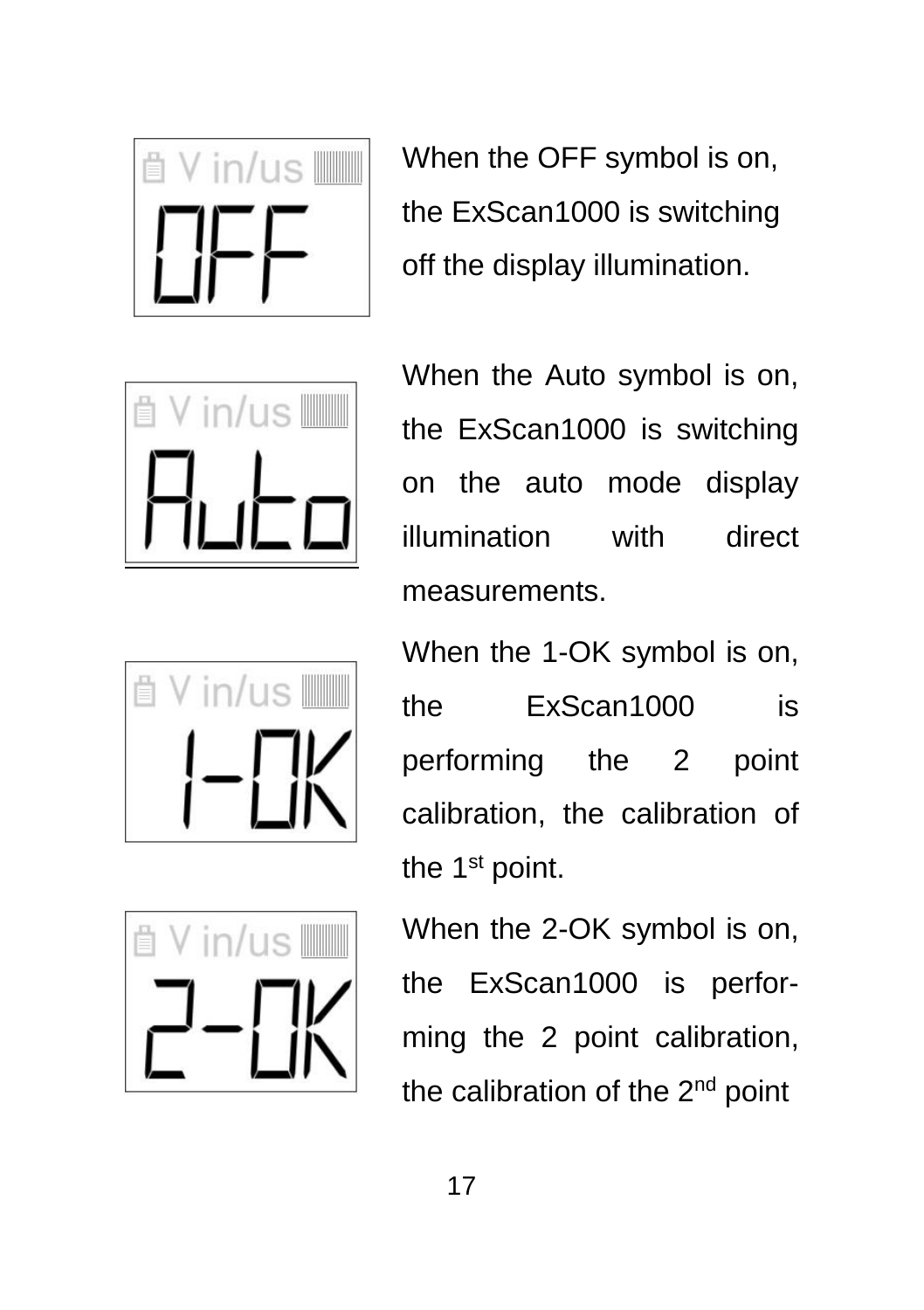| 苜 |  |  | <b>TILLING I</b> |
|---|--|--|------------------|
|   |  |  |                  |
|   |  |  |                  |

This symbol indicates the battery charge status. When the battery needs to be charged this symbol start flashing.



#### **The Transducer**

<span id="page-17-0"></span>The transducer is the "business end" of the ExScan1000. It transmits and receives the ultrasonic sound waves which the ExScan1000 uses to calculate the thickness of the material being measured. The transducer connects to the ExScan1000 via the attached cable, and two coaxial connectors. When using transducers manufactured by NDT Experts, the orientation of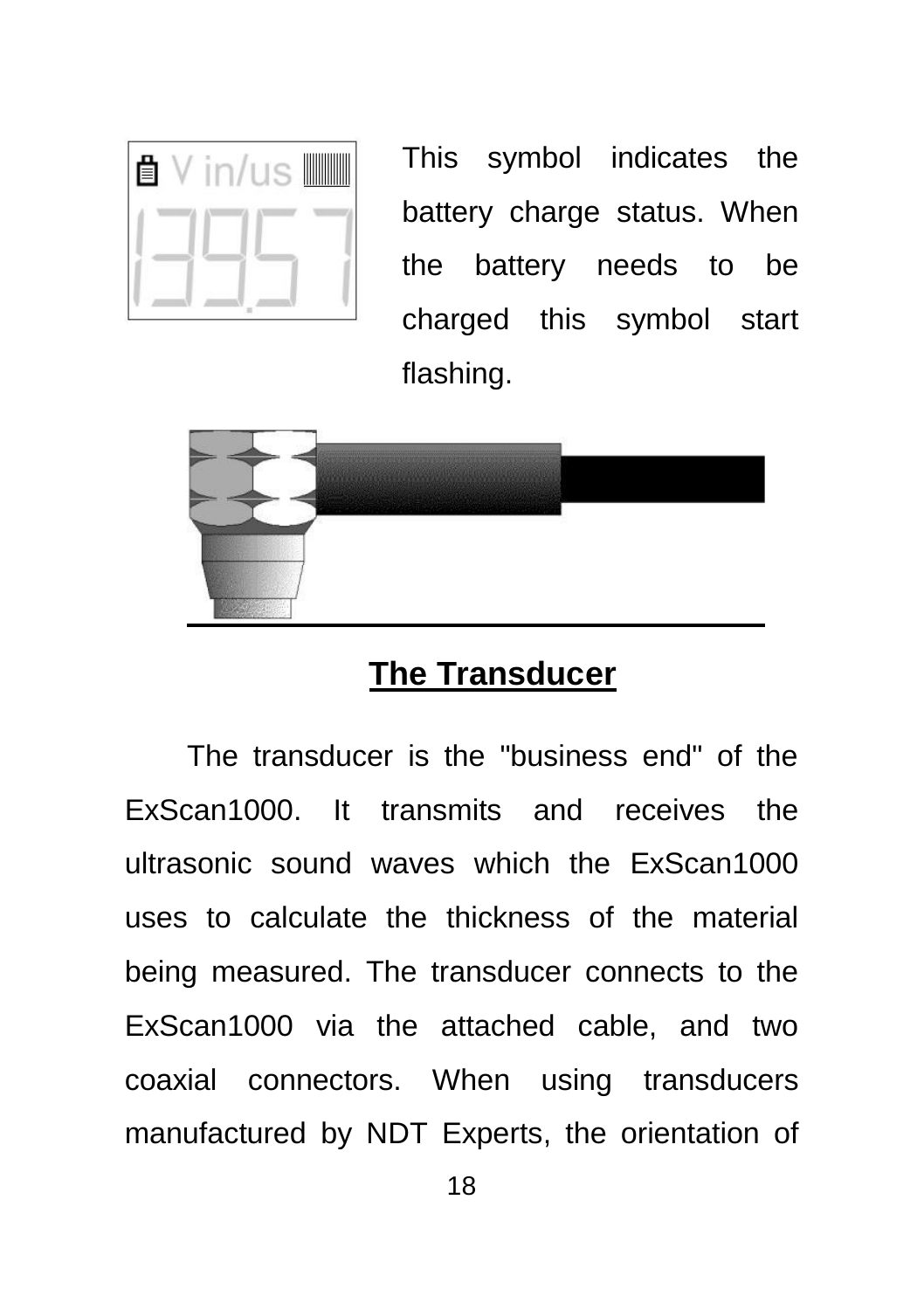the dual coaxial connectors is not critical: either plug may be fitted to either socket in the ExScan1000.

The transducer must be used correctly in order for the ExScan1000 to produce accurate, reliable measurements. Below is a short description of the transducer, followed by instructions for its use.



This is a bottom view of a typical transducer. The two semicircles of the wearface are visible, as is the barrier separating them. One of the semicircles is responsible for conducting ultrasonic sound into the material being measured, and the other semicircle is responsible for conducting the echoed sound back into the transducer. When the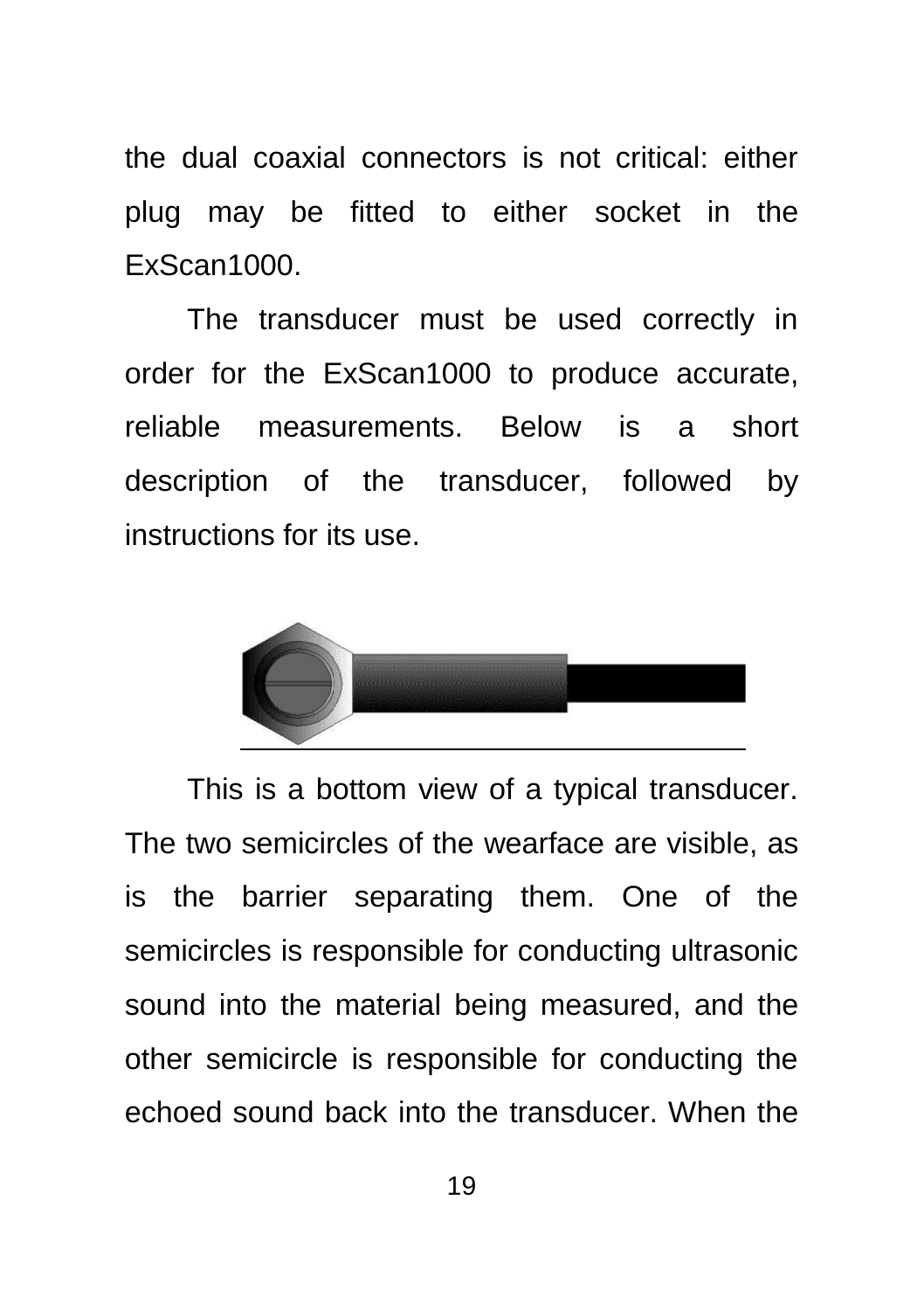transducer is placed against the material being measured, it is the area directly beneath the center of the wearface that is being measured.



This is a top view of a typical transducer. Press against the top with the thumb or index finger to hold the transducer in place. Moderate pressure is sufficient, as it is only necessary to keep the transducer stationary, and the wearface seated flat against the surface of the material being measured.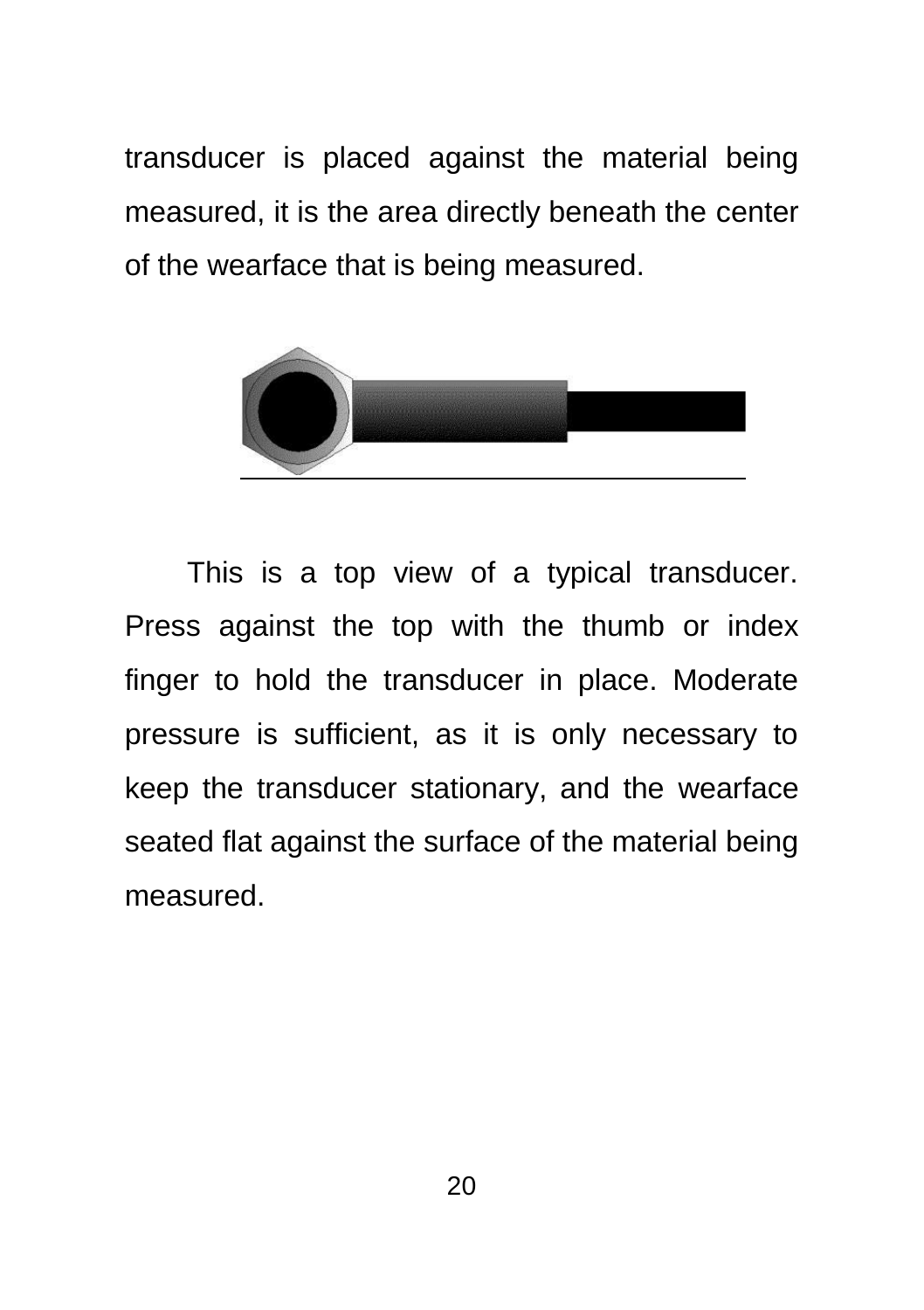#### **Making Measurements**

<span id="page-20-0"></span>In order for the transducer to do its job, there must be no air gaps between the wear-face and the surface of the material being measured.

This is accomplished with the use of a "coupling" fluid, commonly called "couplant". This fluid serves to "couple", or transmit, the ultrasonic sound waves from the transducer, into the material, and back again. Before attempting to make a measurement, a small amount of couplant should be applied to the surface of the material being measured. Typically, a single droplet of couplant is sufficient.

After applying couplant, press the transducer (wearface down) firmly against the area to be measured. The Stability Indicator should have six or seven bars darkened, and a number should appear in the display. If the ExScan1000 has been properly "zeroed" (see page 12) and set to the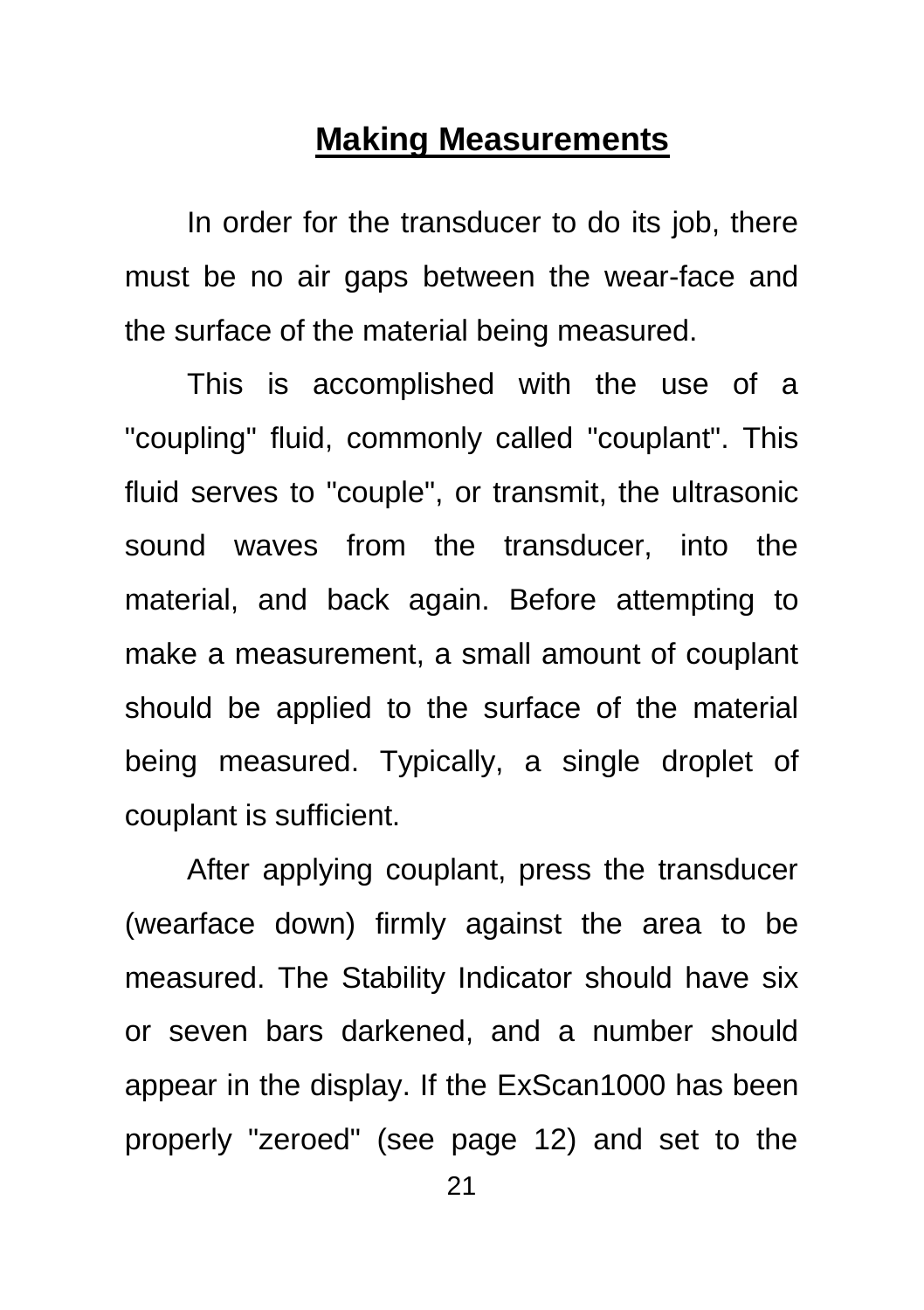correct sound velocity (see page 13), the number in the display will indicate the actual thickness of the material directly beneath the transducer.

If the Stability Indicator has fewer than five bars darkened, or the numbers on the display seem erratic, first check to make sure that there is an adequate film of couplant beneath the transducer, and that the transducer is seated flat against the material. If the condition persists, it may be necessary to select a different transducer (size or frequency) for the material being measured. See page 18 for information on transducer selection.

While the transducer is in contact with the material being measured, the ExScan1000 will perform four measurements every second, updating its display as it does so. When the transducer is removed from the surface, the display will hold the last measurement made.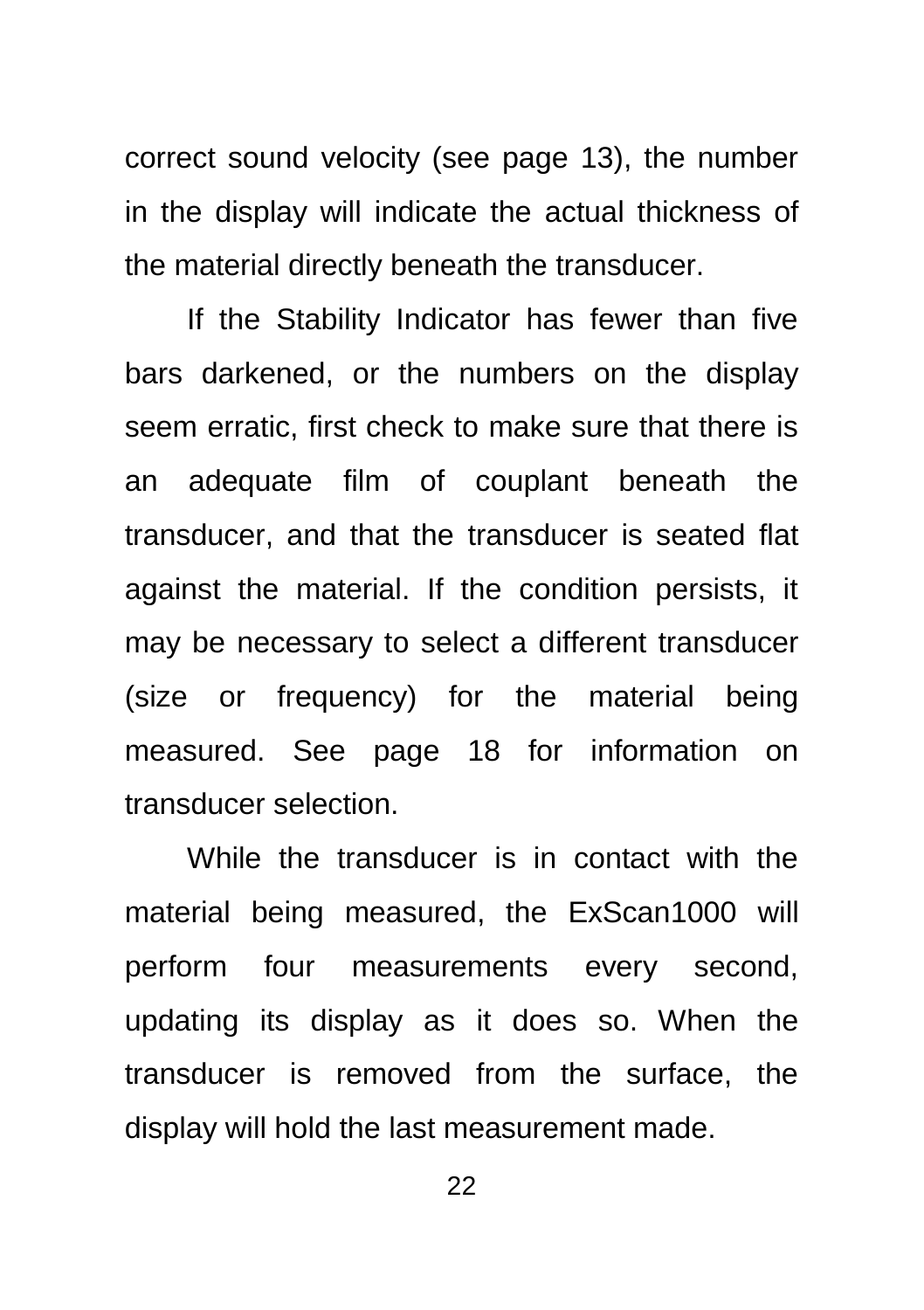# **IMPORTANT**

Occasionally, a small film of couplant will be drawn out between the transducer and the surface as the transducer is removed. When this happens, the ExScan1000 may perform a measurement through this couplant film, resulting in a measurement that is larger or smaller than it should be. This phenomenon is obvious when one thickness value is observed while the transducer is in place, and another value is observed after the transducer is removed.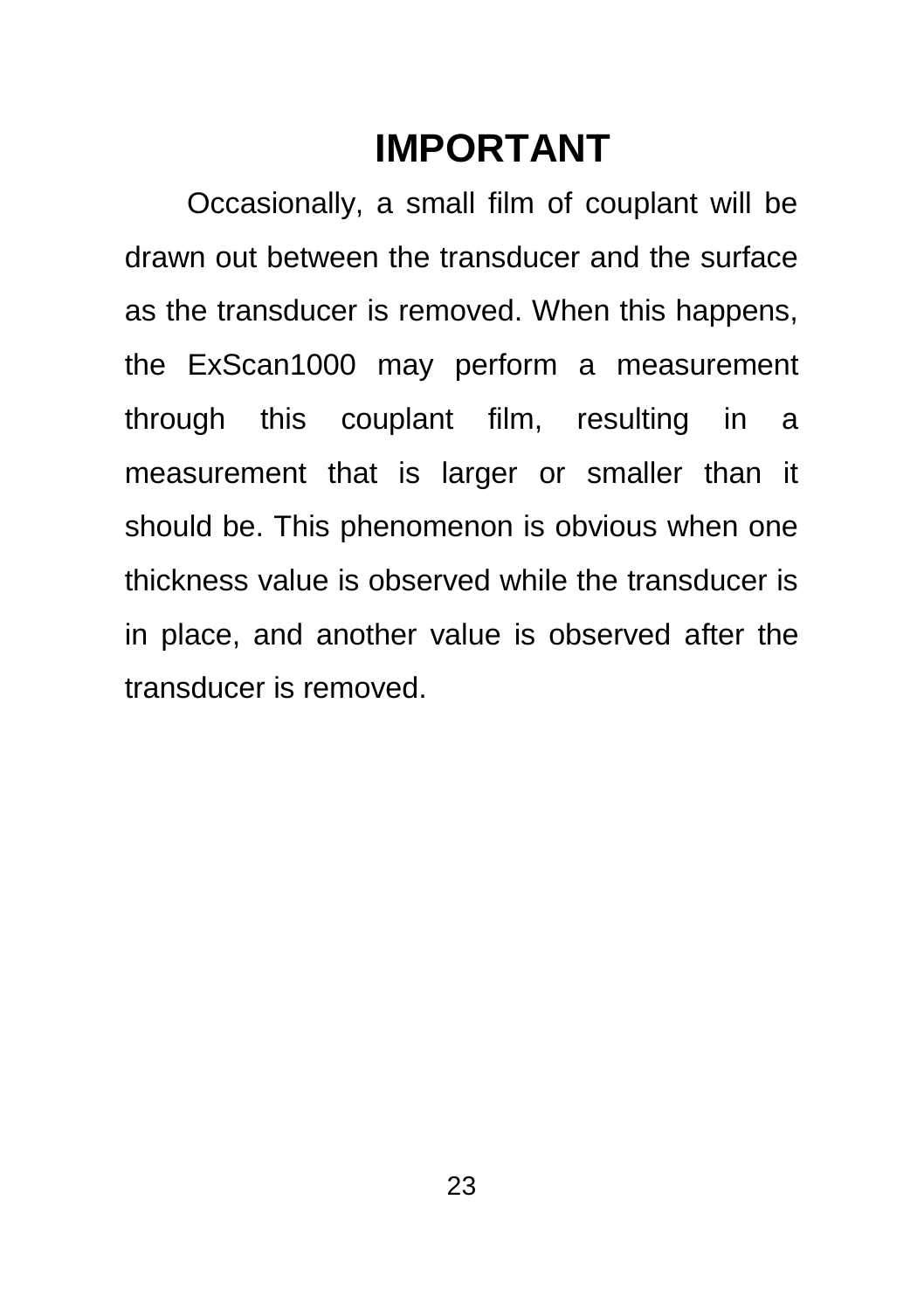#### <span id="page-23-0"></span>**Condition and Preparation of Surfaces**

In any ultrasonic measurement scenario, the shape and roughness of the test surface are of paramount importance. Rough, uneven surfaces may limit the penetration of ultrasound through the material, and result in unstable, and therefore unreliable, measurements. The surface being measured should be clean, and free of any small particulate matter, rust, or scale. The presence of such obstructions will prevent the transducer from seating properly against the surface. Often, a wire brush or scraper will be helpful in cleaning surfaces. In more extreme cases, rotary sanders or grinding wheels may be used, though care must be taken to prevent surface gouging, which will inhibit proper transducer coupling.

Extremely rough surfaces, such as the pebble-like finish of some cast irons, will prove most difficult to measure. These kinds of surfaces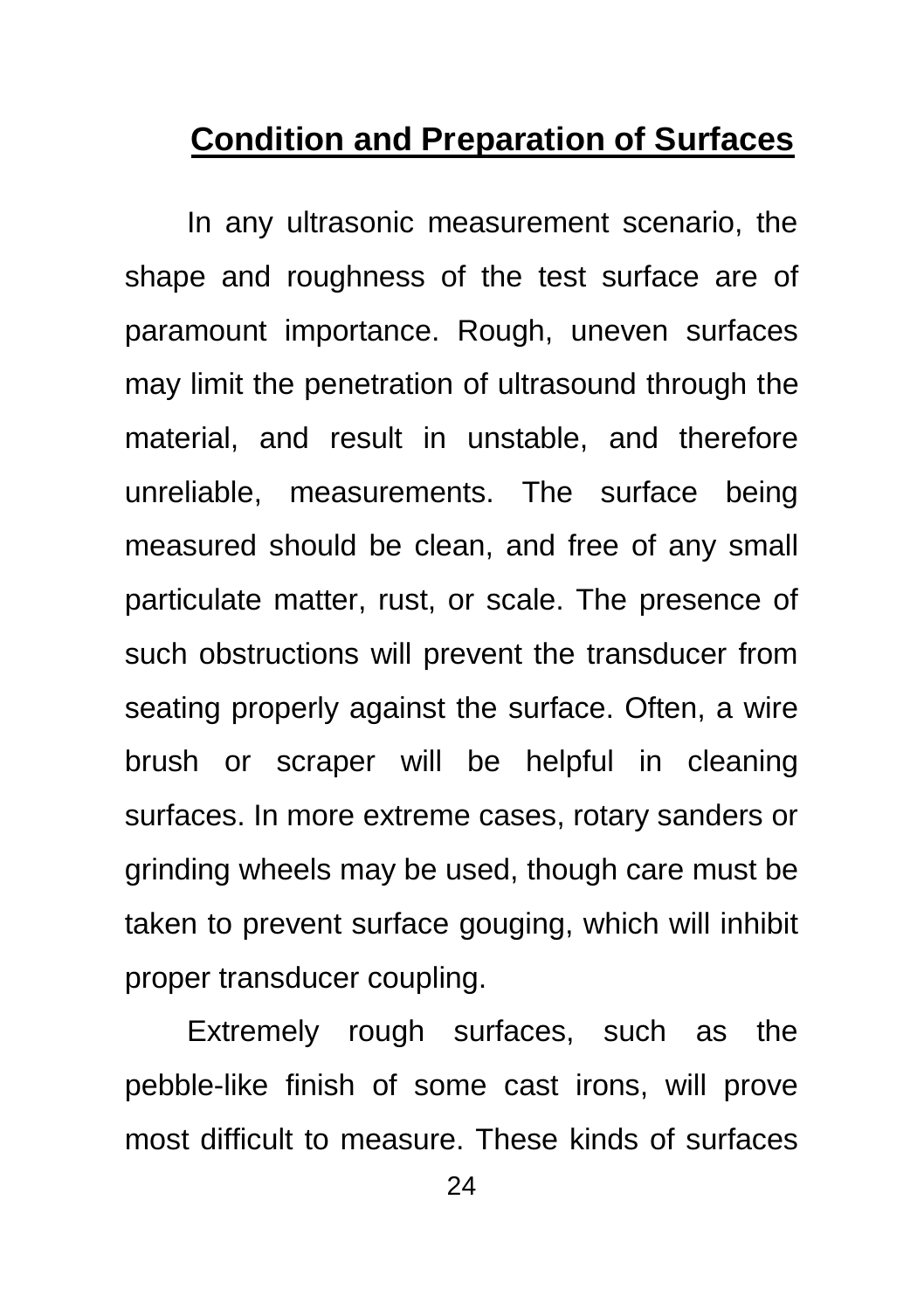act on the sound beam like frosted glass on light, the beam becomes diffused and scattered in all directions.

In addition to posing obstacles to measurement, rough surfaces contribute to excessive wear of the transducer, particularly in situations where the transducer is "scrubbed" along the surface. Transducers should be inspected on a regular basis, for signs of uneven wear of the wearface.

If the wearface is worn on one side more than another, the sound beam penetrating the test material may no longer be perpendicular to the material surface. In this case, it will be difficult to exactly locate tiny irregularities in the material being measured, as the focus of the soundbeam no longer lies directly beneath the transducer.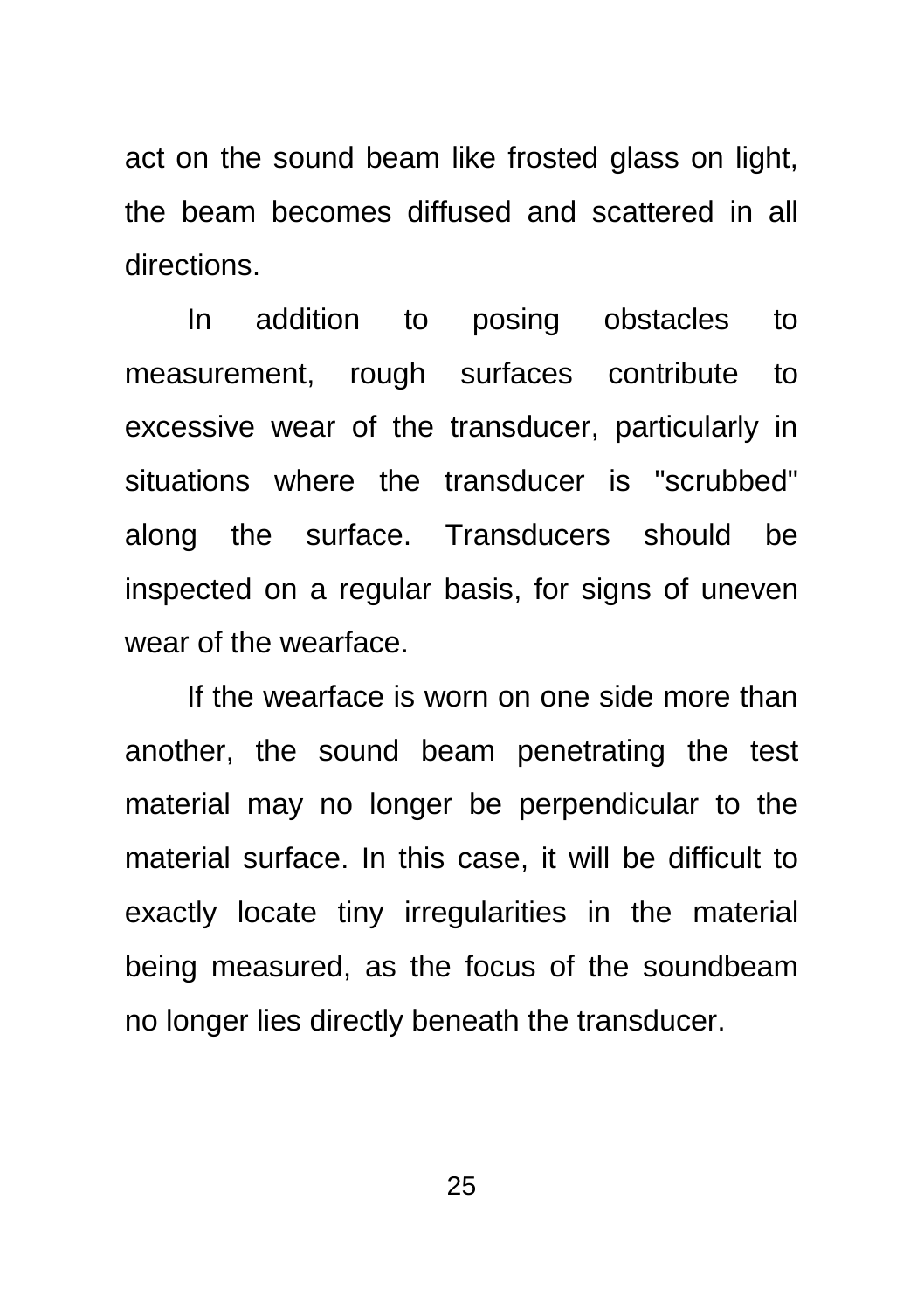#### **Probe Zero**

<span id="page-25-0"></span>Setting the Zero Point of the ExScan1000 is important for the same reason that setting the zero on a mechanical micrometer is important. If the gauge is not "zeroed" correctly, all of the measurements the gauge makes will be in error by some fixed number. When the ExScan1000 is "zeroed", this fixed error value is measured and automatically corrected for in all subsequent measurements. The ExScan1000 may be "zeroed" by performing the following procedure: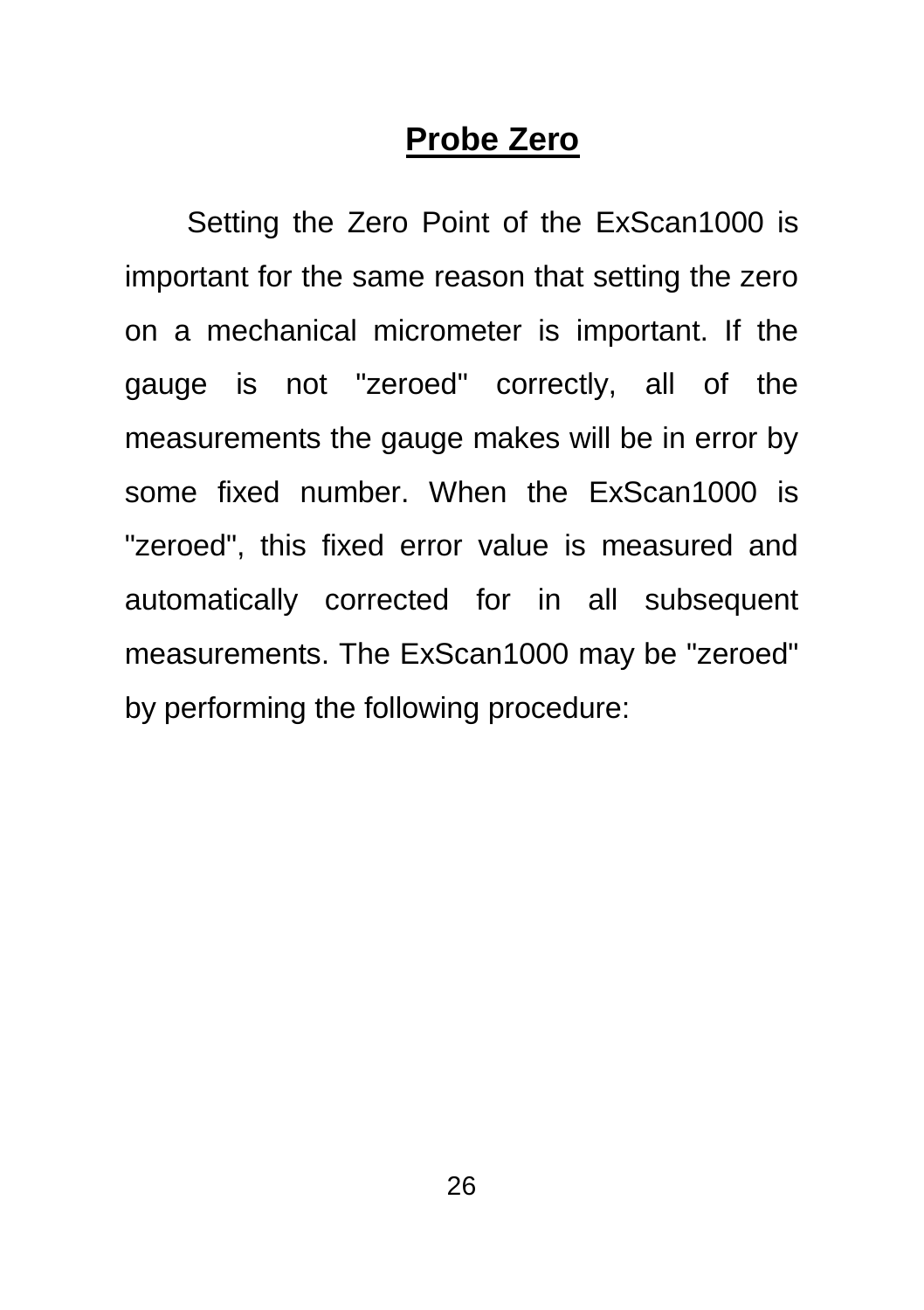#### **Performing a Probe-Zero**

<span id="page-26-0"></span>**1)** Make sure the ExScan1000 is on.

**2)** Plug the transducer into the ExScan1000*.* Make sure that the connectors are fully engaged. Check that the wearface of the transducer is clean and free of any debris.

**3)** On the top of the ExScan1000*,* above the display, is the metal probe-disc. Apply a single droplet of ultrasonic couplant to the face of this disc.

**4)** Press the transducer against the probe-disc, making sure that the transducer sits flat against the surface of the probe-disc. The display should show some thickness value, and the Stability Indicator should have nearly all its bars illuminated.

**5)** While the transducer is firmly coupled to the probe-disc, press the PRB-0 key on the keypad. The ExScan1000 will display "Prb0" while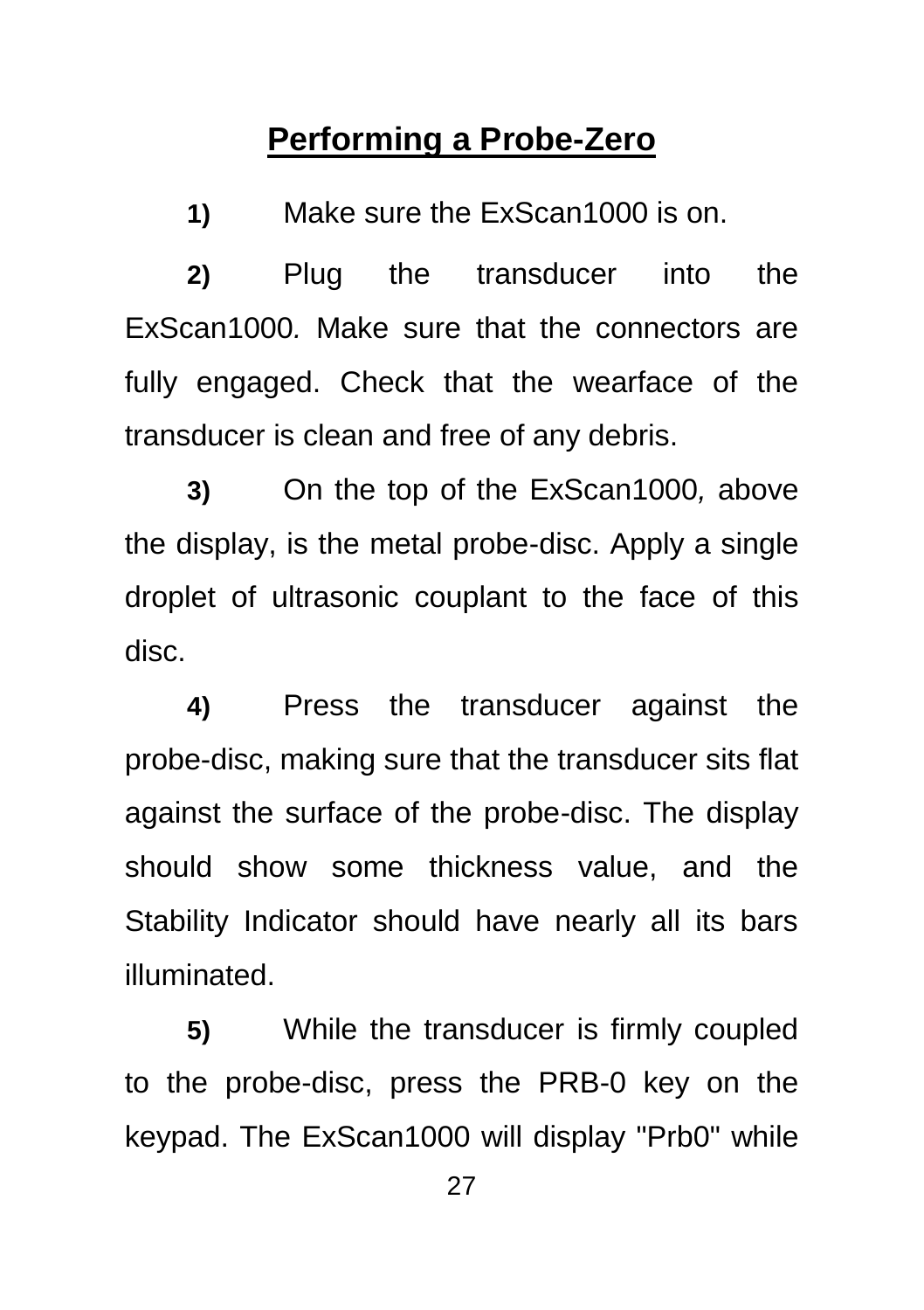it is calculating its zero point.

**6)** Remove the transducer from the probe-disc.

At this point, the ExScan1000 has successfully calculated it's internal error factor, and will compensate for this value in any subsequent measurements. When performing a "probe-zero", the ExScan1000 will always use the sound-velocity value of the built-in probe-disc, even if some other velocity value has been entered for making actual measurements. Though the ExScan1000 will remember the last "probe-zero" performed, it is generally a good idea to perform a "probe-zero" whenever the gauge is turned on, as well as any time a different transducer is used. This will ensure that the instrument is always correctly zeroed.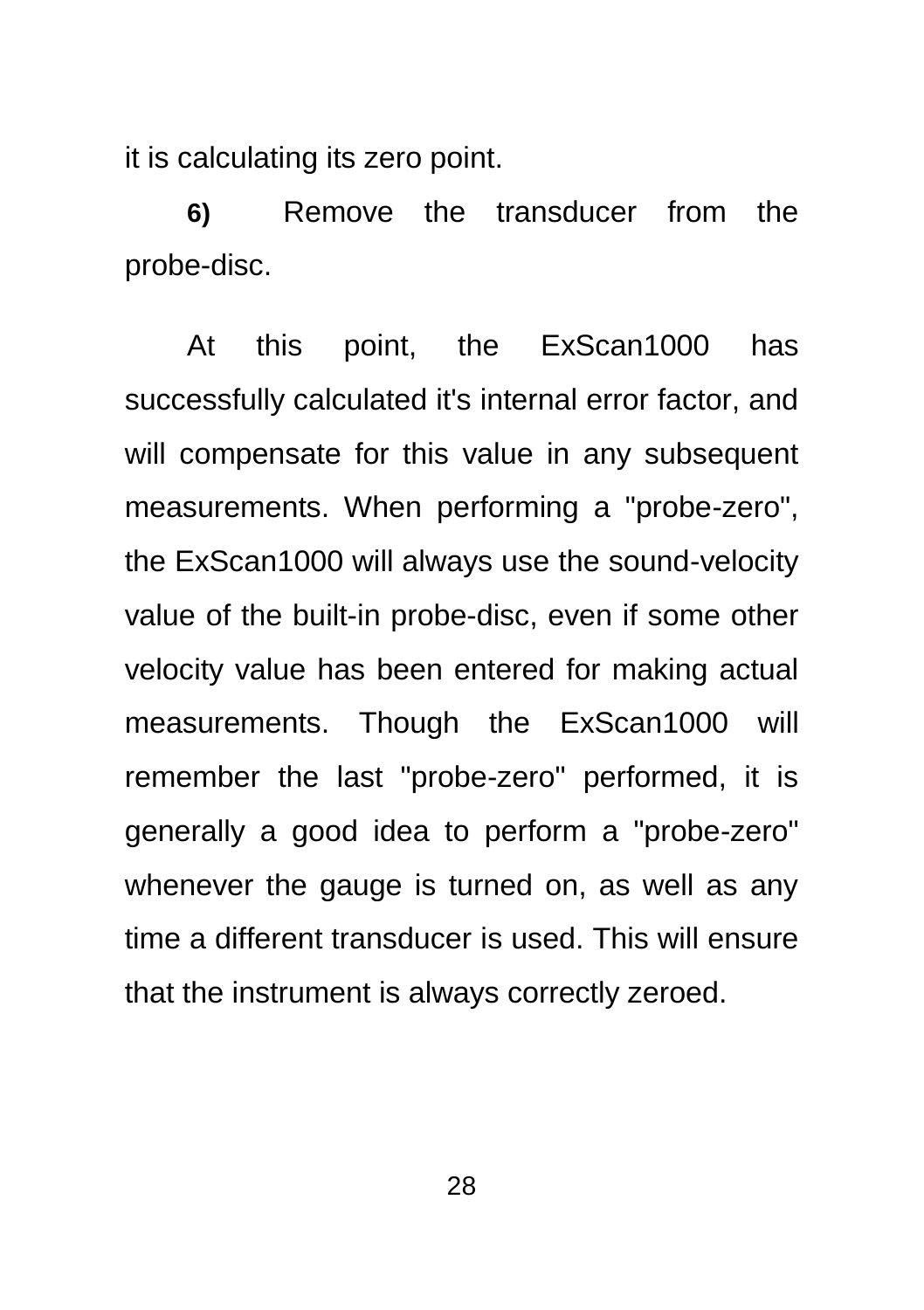#### **Calibration**

<span id="page-28-0"></span>In order for the ExScan1000 to make accurate measurements, it must be set to the correct soundvelocity for the material being measured. Different types of material have different inherent soundvelocities. For example, the velocity of sound through steel is about 0.233 inches-permicrosecond, versus that of aluminum, which is about 0.248 inches-per-microsecond. If the gauge is not set to the correct sound-velocity, all of the measurements the gauge makes will be erroneous by some fixed percentage. The one- point calibration is the simplest and most commonly used calibration procedure - optimizing linearity over large ranges. The two- point calibration allows for greater accuracy over small ranges by calculating the probe zero and velocity. The ExScan1000 provides three simple methods for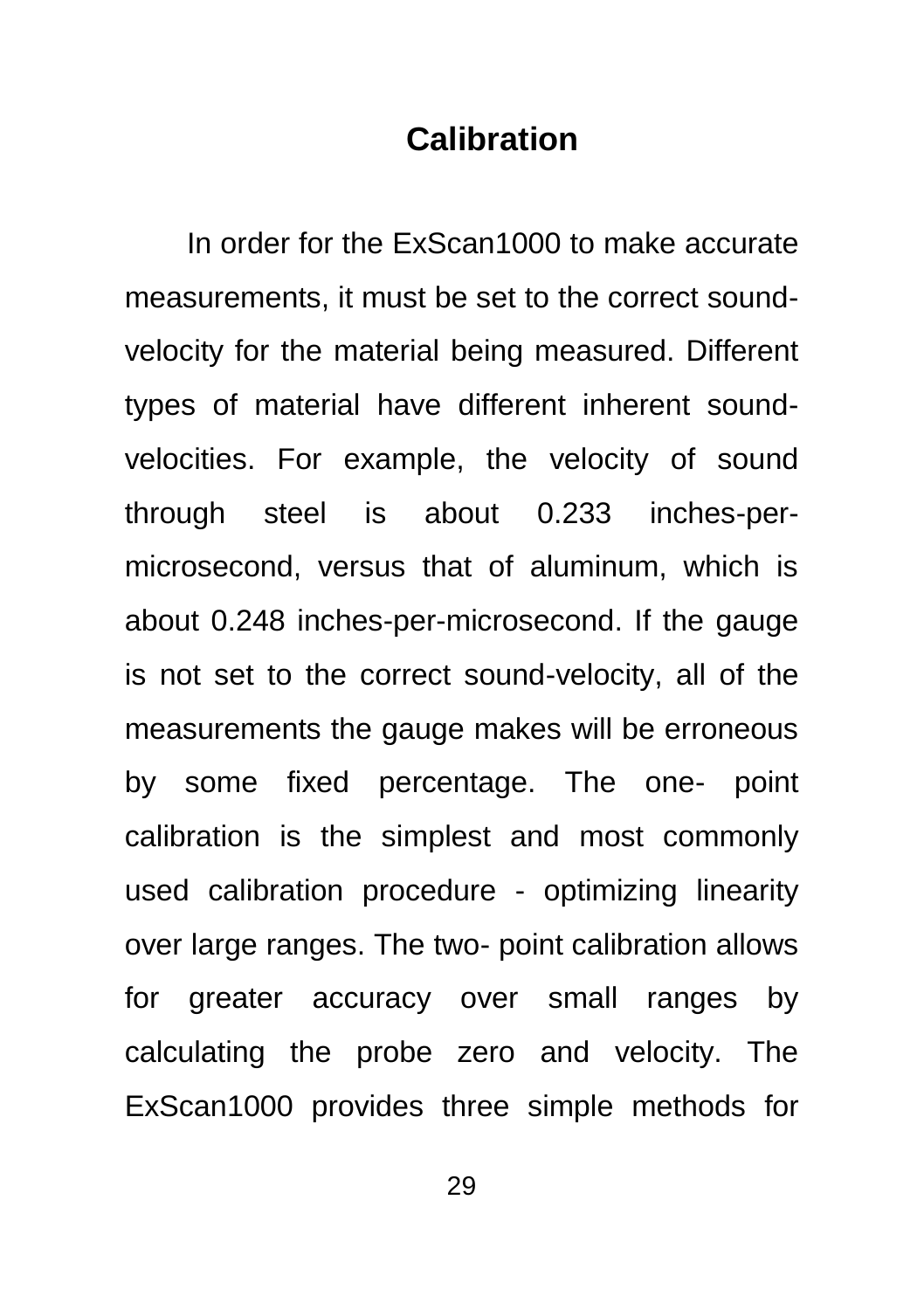setting the sound-velocity, described in the following pages.

#### **Calibration to a known thickness**

NOTE: This procedure requires a sample piece of the specific material to be measured, the exact thickness of which is known, e.g. from having been measured by some other means.

**1)** Make sure the ExScan1000 is on.

**2)** Perform a Probe-Zero (refer to page [27\)](#page-26-0).

**3)** Apply couplant to the sample piece.

**4)** Press the transducer against the sample piece, making sure that the transducer sits flat against the surface of the sample. The display should show some (probably incorrect) thickness value, and the Stability Indicator should have nearly all its bars on.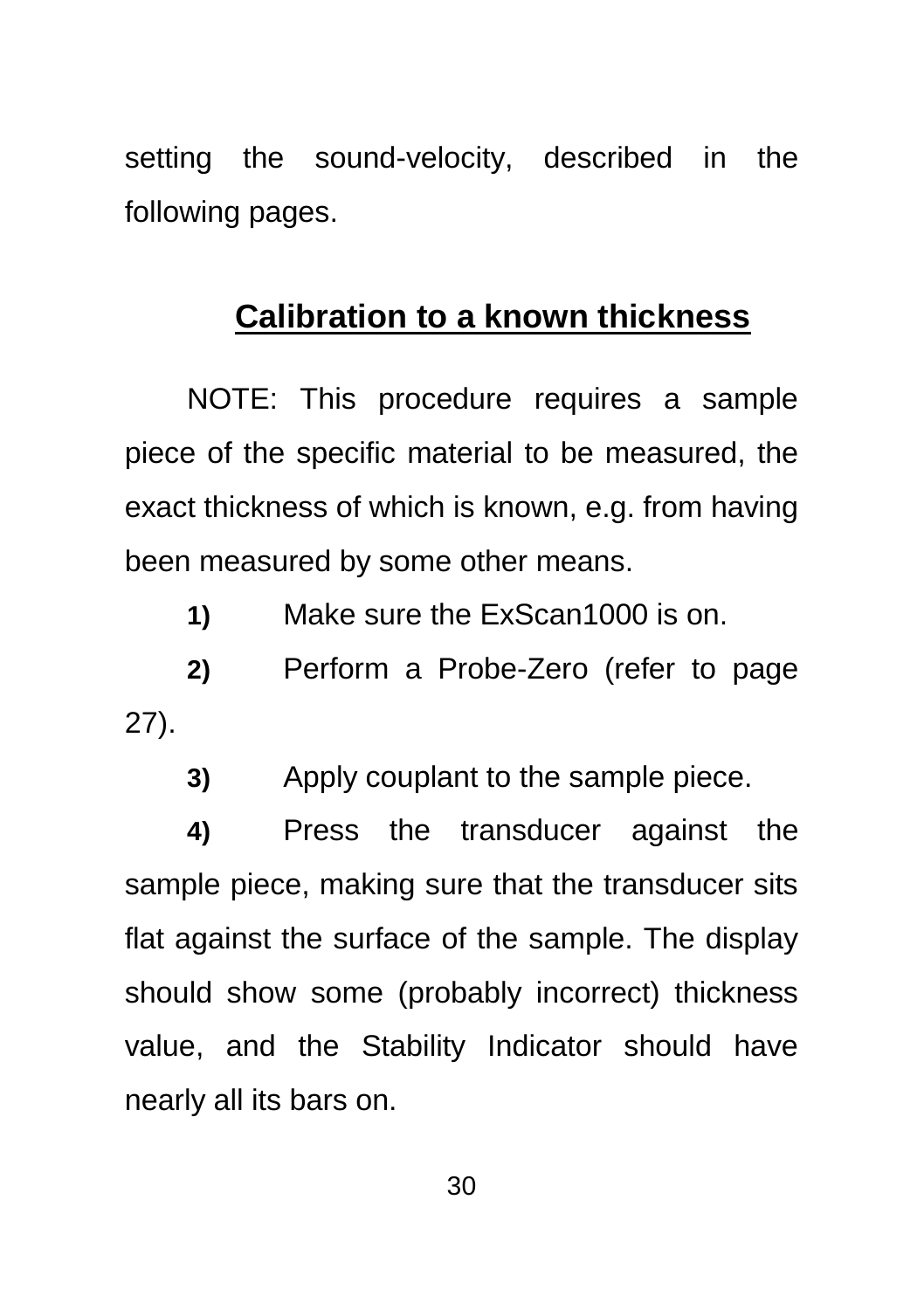**5)** Having achieved a stable reading, remove the transducer. If the displayed thickness changes from the value shown while the transducer was coupled, repeat step 4.

**6)** Press the CAL key. The IN (or MM) symbol should begin flashing.

**7)** Use the UP and DOWN arrow keys to adjust the displayed thickness up or down, until it matches the thickness of the sample piece.

**8)** Press the CAL key again. The in/µs (or m/s) symbols should begin flashing. The ExScan1000 is now displaying the sound velocity value it has calculated based on the thickness value that was entered in step 7.

**9)** Press the CAL key once more to exit the calibration mode. The ExScan1000 is now ready to perform measurements.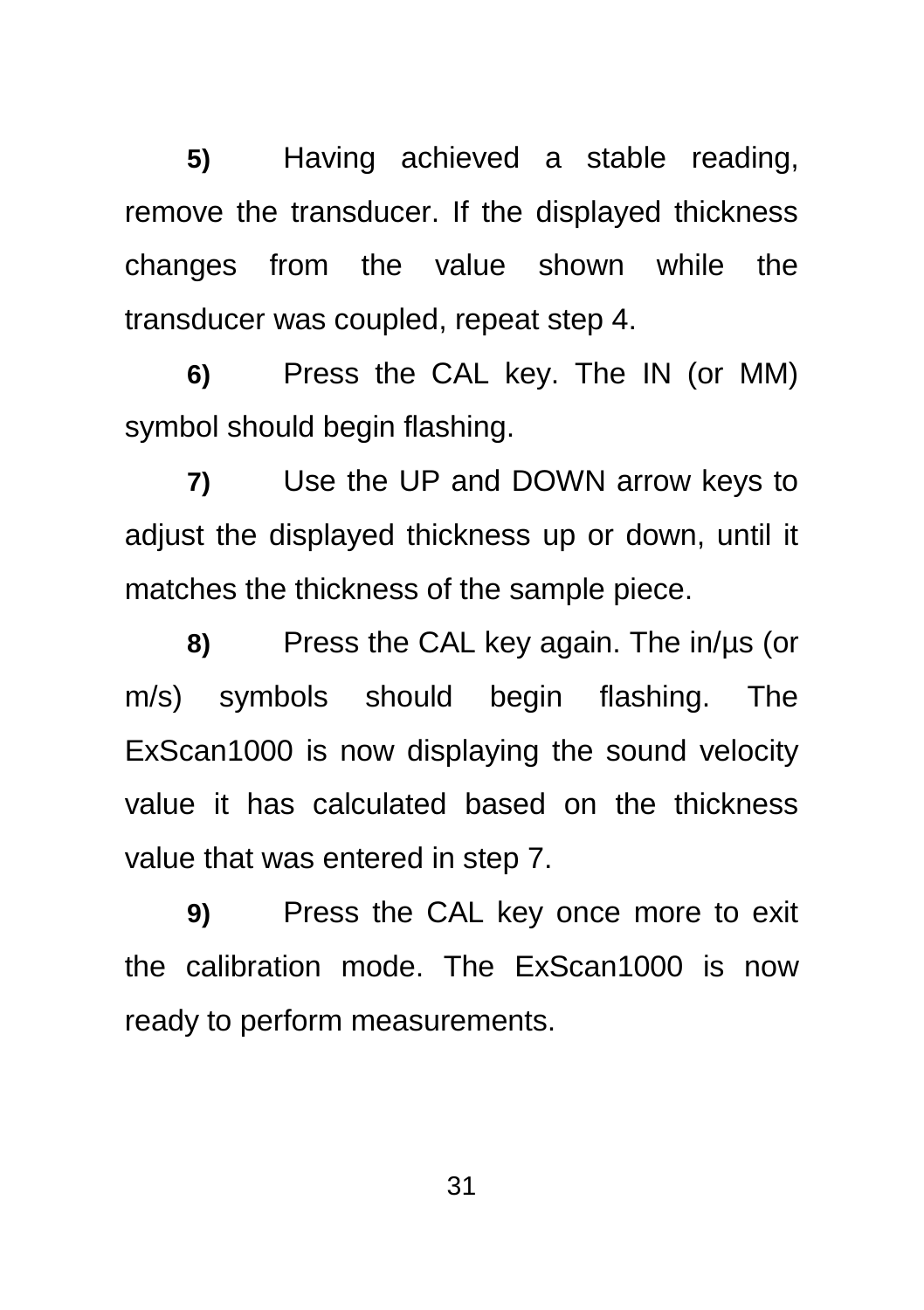#### **Calibration to a known velocity**

NOTE: This procedure requires that the operator know the sound- velocity of the material to be measured. A table of common materials and their sound-velocities can be found in Appendix B.

**1)** Make sure the ExScan1000 is on.

**2)** Press the CAL key to enter calibration mode. If the IN (or MM) symbol is flashing, press the CAL key again, so that the in/µs (or m/s) symbols are flashing.

**3)** Use the UP and DOWN arrow keys to adjust the displayed velocity up or down, until it matches the sound-velocity of the material to be measured.

**4)** Press the CAL key once more to exit the calibration mode. The ExScan1000 is now ready to perform measurements.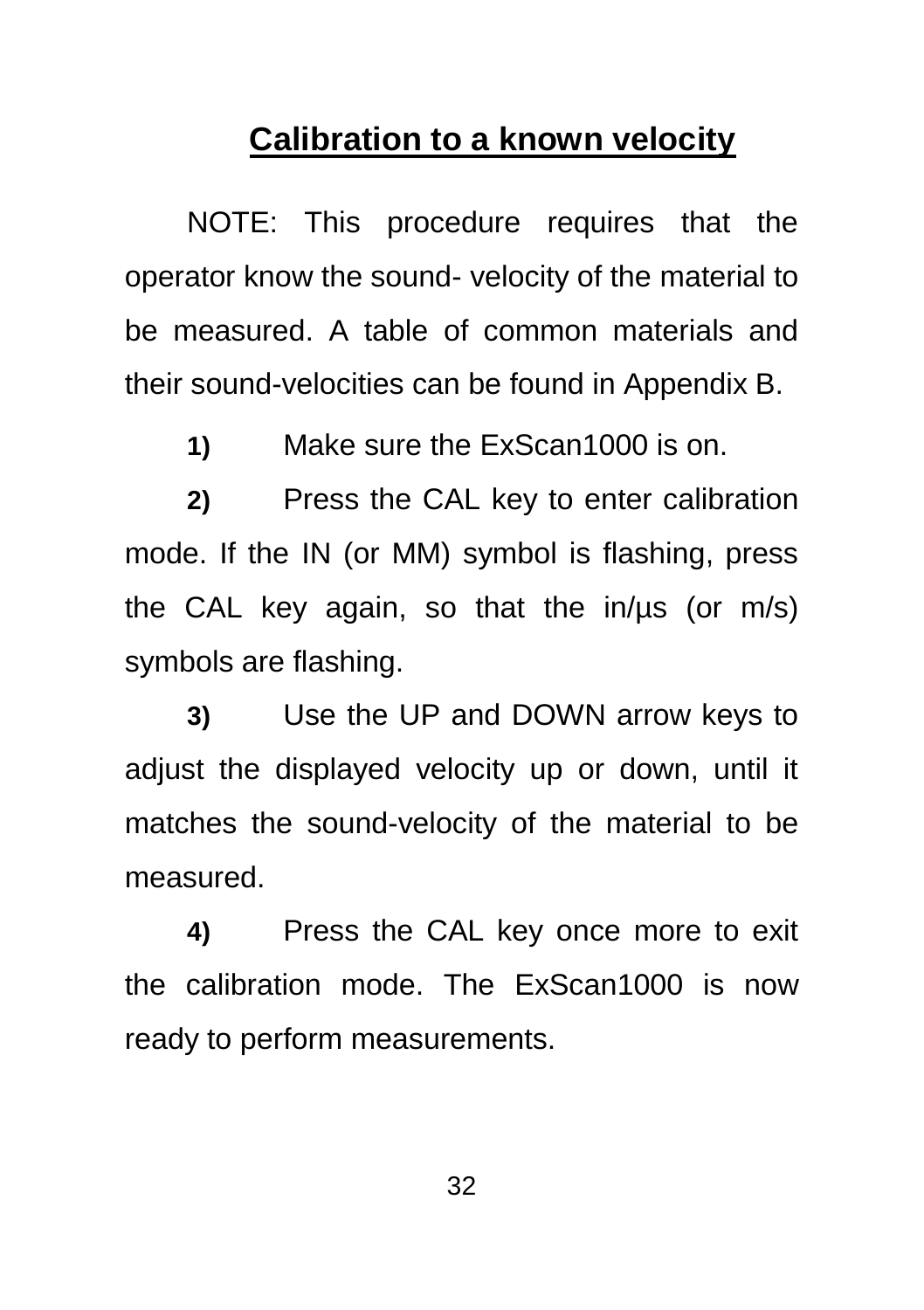To achieve the most accurate measurements possible, it is generally advisable to always calibrate the ExScan1000 to a sample piece of known thickness. Material composition (and thus, its sound-velocity) sometimes varies from lot to lot and from manufacturer to manufacturer. Calibration to a sample of known thickness will ensure that the gauge is set as closely as possible to the sound velocity of the material to be measured.

#### **Two Point Calibration**

NOTE: This procedure requires that the operator has two known thickness points on the test piece that are representative of the range to be measured.

**1)** Make sure the ExScan1000 is on.

**2)** Perform a Probe-Zero (refer to page [27\)](#page-26-0).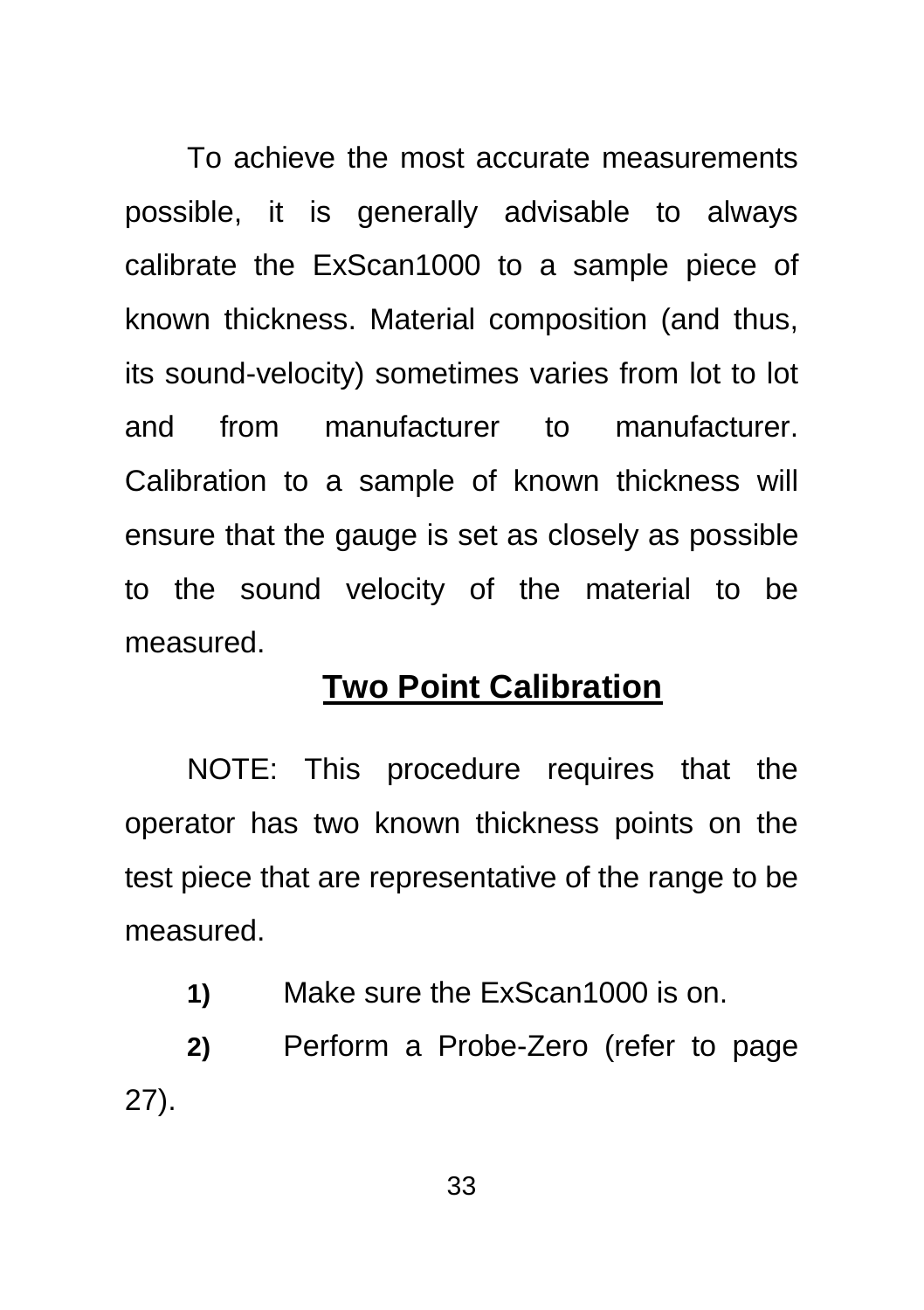**3)** Apply couplant to the sample piece.

**4)** Press the transducer against the sample piece, at the first/second calibration point, making sure that the transducer sits flat against the surface of the sample. The display should show some (probably incorrect) thickness value, and the Stability Indicator should have nearly all its bars on.

**5)** Having achieved a stable reading, remove the transducer. If the displayed thickness changes from the value shown while the transducer was coupled, repeat step 4.

**6)** Press the CAL key. The in/ms (or m/s) symbol should begin flashing.

**7)** Use the UP and DOWN arrow keys to adjust the displayed thickness up or down, until it matches the thickness of the sample piece.

**8)** Press the Probe key. The display will flash 1-OK. Repeat steps  $3$  through  $8$  on the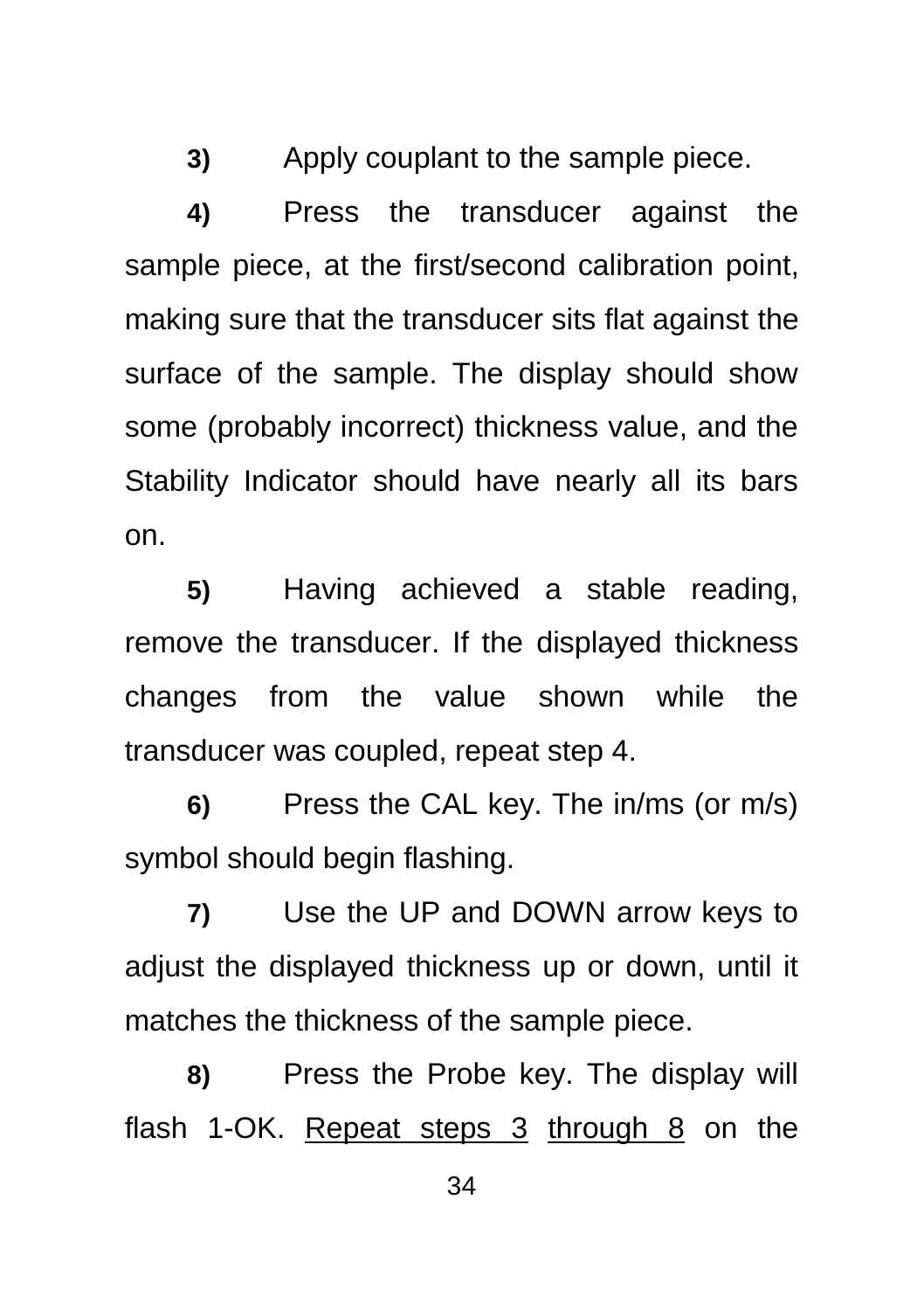second calibration point. The ExScan1000 will now display the sound velocity value it has calculated based on the thickness values that were entered in step 7.

**9)** The ExScan1000 is now ready to perform measurements.

#### **Scan Mode**

<span id="page-34-0"></span>While the ExScan1000 excels at making single point measurements, it is sometimes desirable to examine a larger region, searching for the thinnest point. The ExScan1000 includes a feature, called Scan Mode, which allows it to do just that.

In normal operation, the ExScan1000 performs and displays four measurements every second, which is quite adequate for single measurements. In Scan Mode, however, the gauge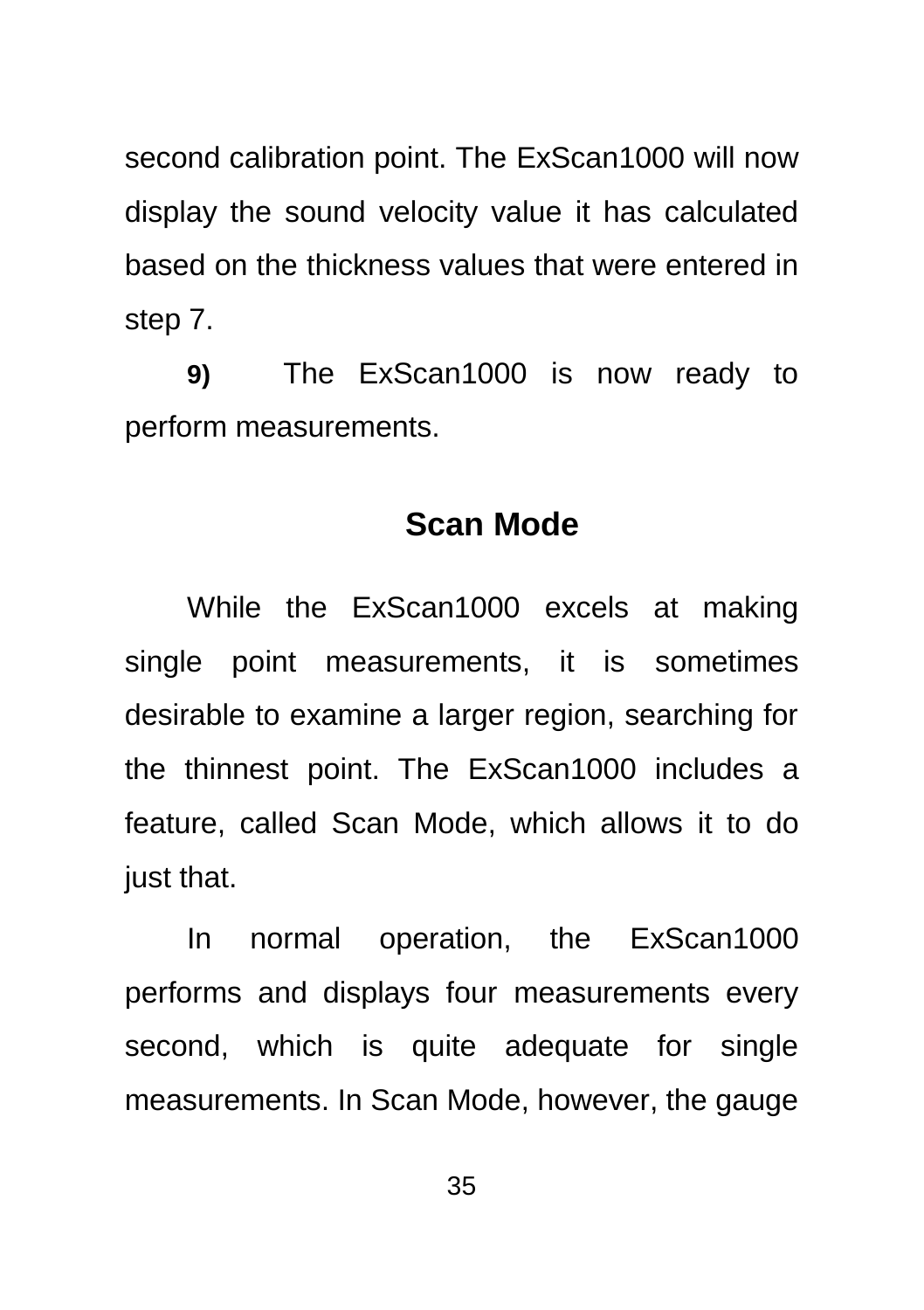performs sixteen measurements every second. While the transducer is in contact with the material being measured, the ExScan1000 is keeping track of the lowest measurement it finds. The transducer may be "scrubbed" across a surface, and any brief interruptions in the signal will be ignored. When the transducer loses contact with the surface for more than a second, the ExScan1000 will display the smallest measurement it found.

When the ExScan1000 is not in calibration mode, press the UP arrow key to turn Scan Mode on and off. A brief message will appear in the display confirming the operation. When the transducer is removed from the material being scanned, the ExScan1000 will (after a brief pause) display the smallest measurement it found.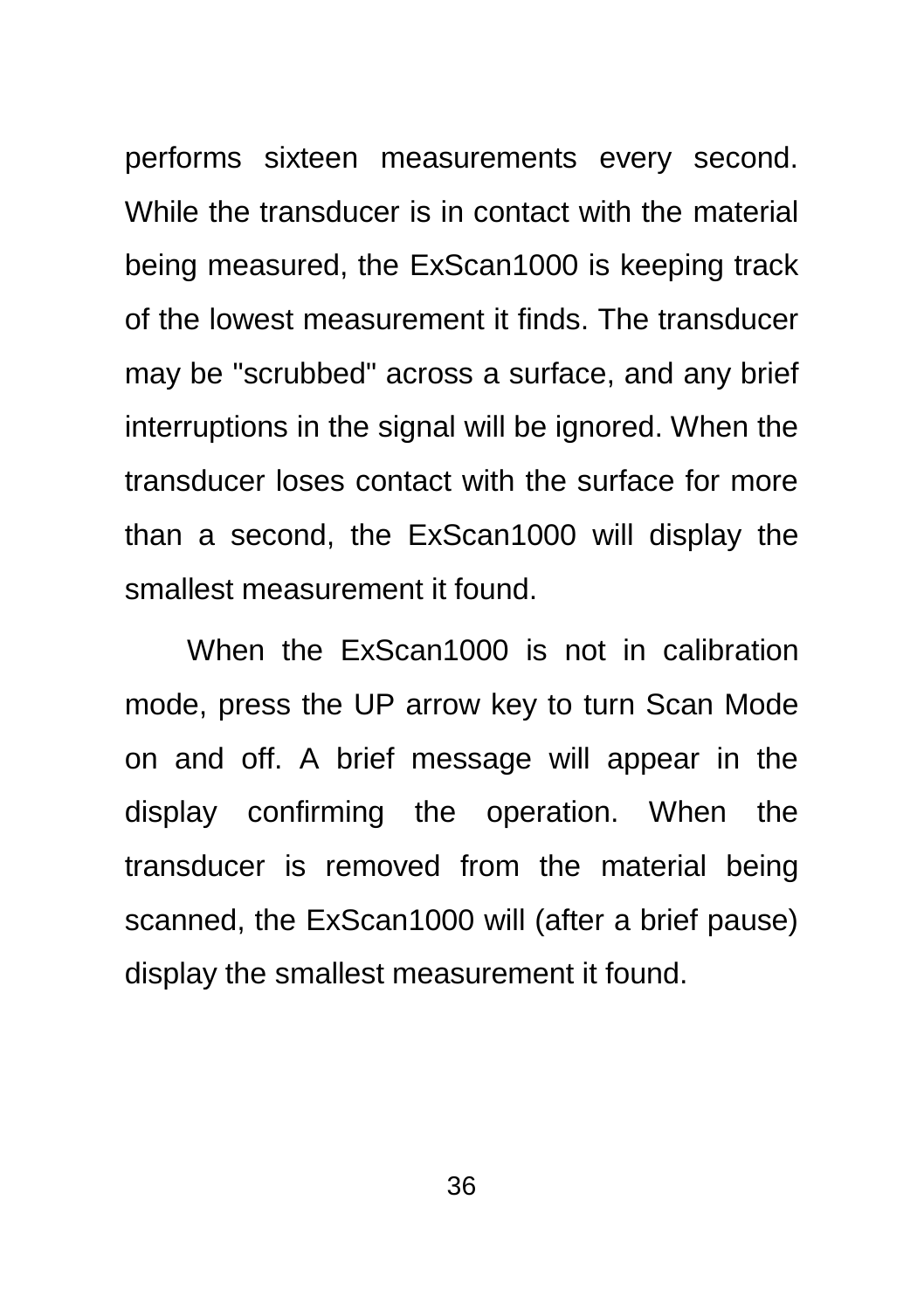# **APPENDIX A**

# Product Specifications

## <span id="page-36-1"></span><span id="page-36-0"></span>**Physical**

Weight: 10.58 (300 g)

Size:

4.62 W x 2.34H x 1.36 D inch

(117.5 W x 59.6H x 34.6D mm)

Operating Temperature:

-20 to 120 °F

(-20 to 50 °C)

Case: Extruded aluminum body / nickel plated aluminum end caps.

## **Keypad**

Sealed membrane, resistant to water and petroleum products.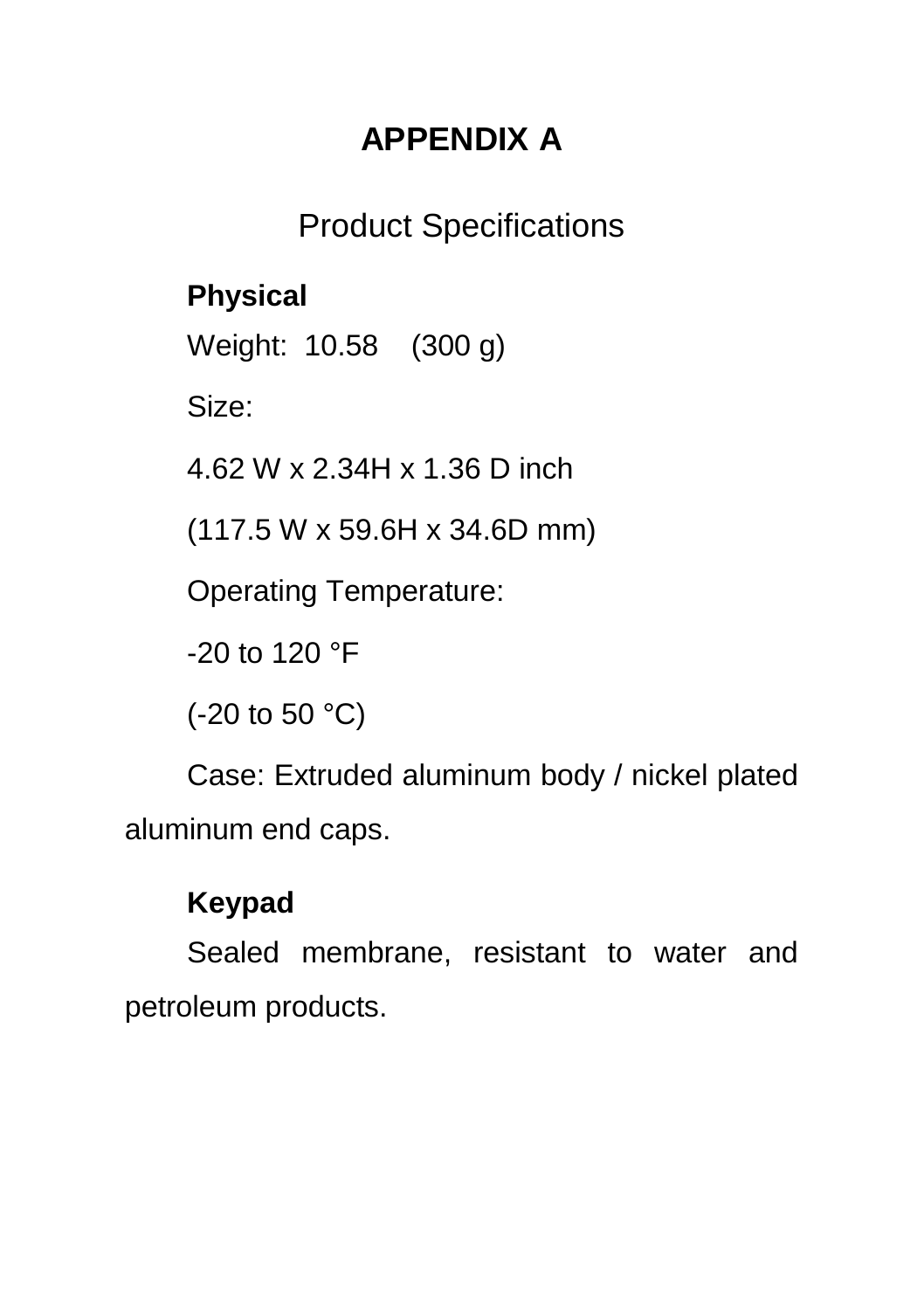#### **Power Source**

Two "AA" size, 1.5 volt alkaline or 1.2 volt NiCad cells. 200 hours typical operating time on alkaline, 120 hours on NiCad.

#### **Display**

FSNT/POSITIVE Liquid-Crystal-Display, size 30 mm (Height) x 25 mm (Width).

# **Measuring**

Range:

0.025 to 19.999 inches

(0.63 to 500 millimeters)

Resolution: 0.001 inch (0.01 millimeter)

Accuracy:  $\pm 0.001$  inch (0.01 millimeter),

depends on material and conditions

Sound Velocity Range: 0.0492 to 0.3930 in/µs (1250 to 10000 m/s)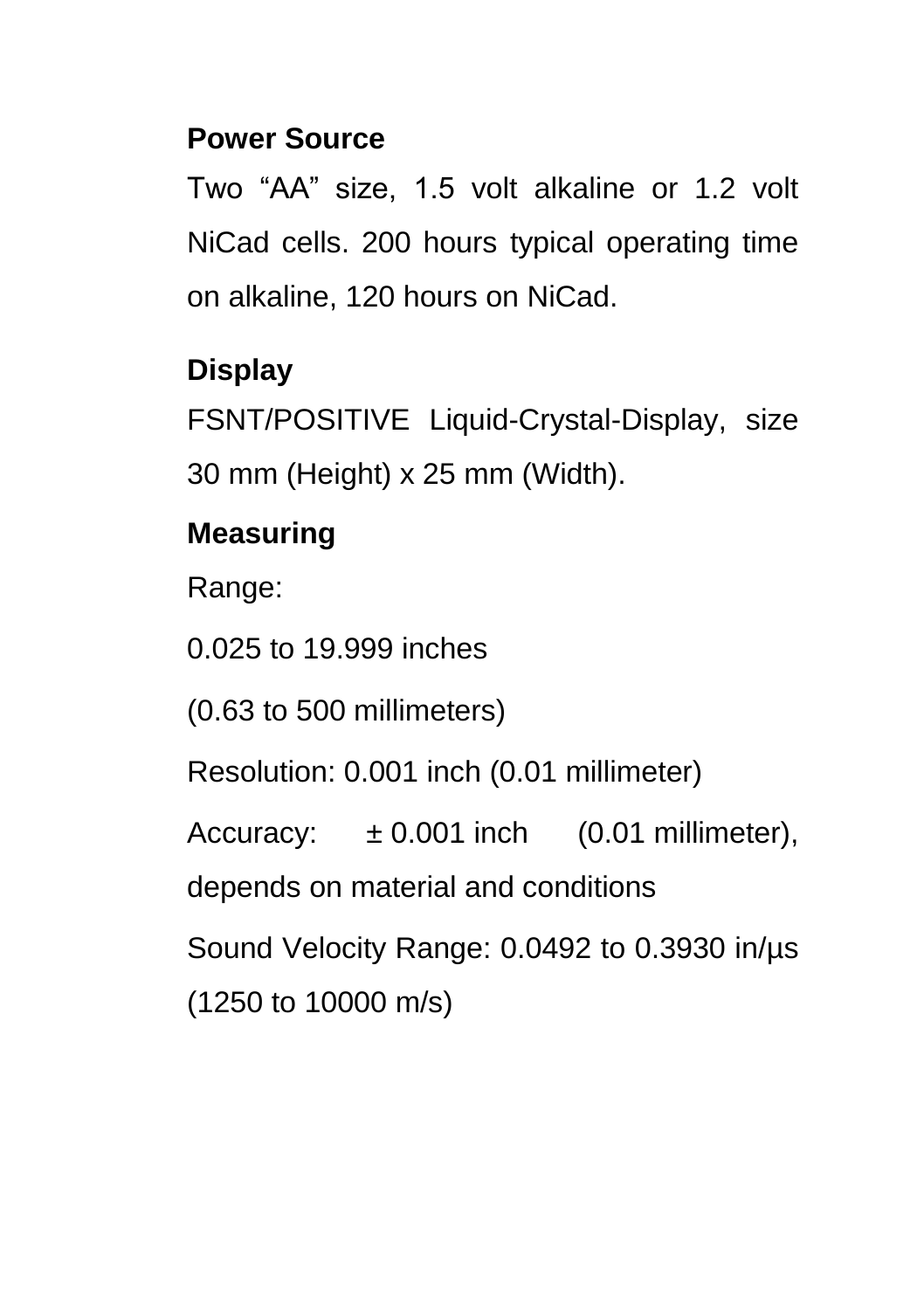# **APPENDIX B**

#### **Application Notes**

#### <span id="page-38-1"></span><span id="page-38-0"></span>**Measuring pipe and tubing**

When measuring a piece of pipe to determine the thickness of the pipe wall, orientation of the transducers is important. If the diameter of the pipe is larger than approximately 4 inches, measurements should be made with the transducer oriented so that the gap in the wearface is perpendicular (at right angle) to the long axis of the pipe. For smaller pipe diameters, two measurements should be performed, one with the wearface gap perpendicular, another with the gap parallel to the long axis of the pipe.

The smaller of the two displayed values should then be taken as the thickness at that point.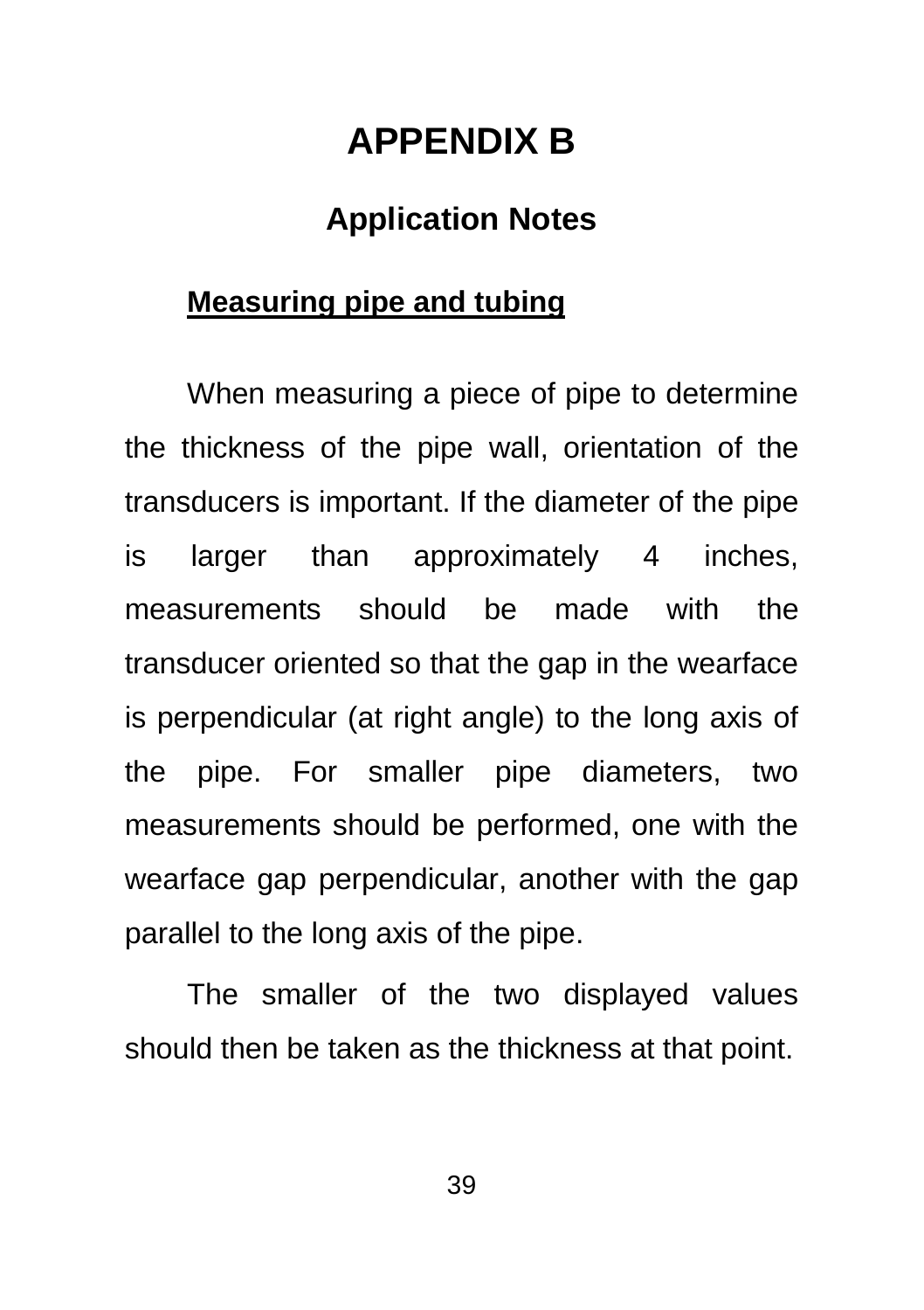

Perpendicular Parallel

#### **Measuring laminated materials**

Laminated materials are unique in that their density (and therefore sound-velocity) may vary considerably from one piece to another. Some laminated materials may even exhibit noticeable changes in sound-velocity across a single surface. The only way to reliably measure such materials is by performing a calibration procedure on a sample piece of known thickness. Ideally, this sample material should be a part of the same piece being measured, or at least from the same lamination batch. By calibrating to each test piece individually, the effects of variation of sound-velocity will be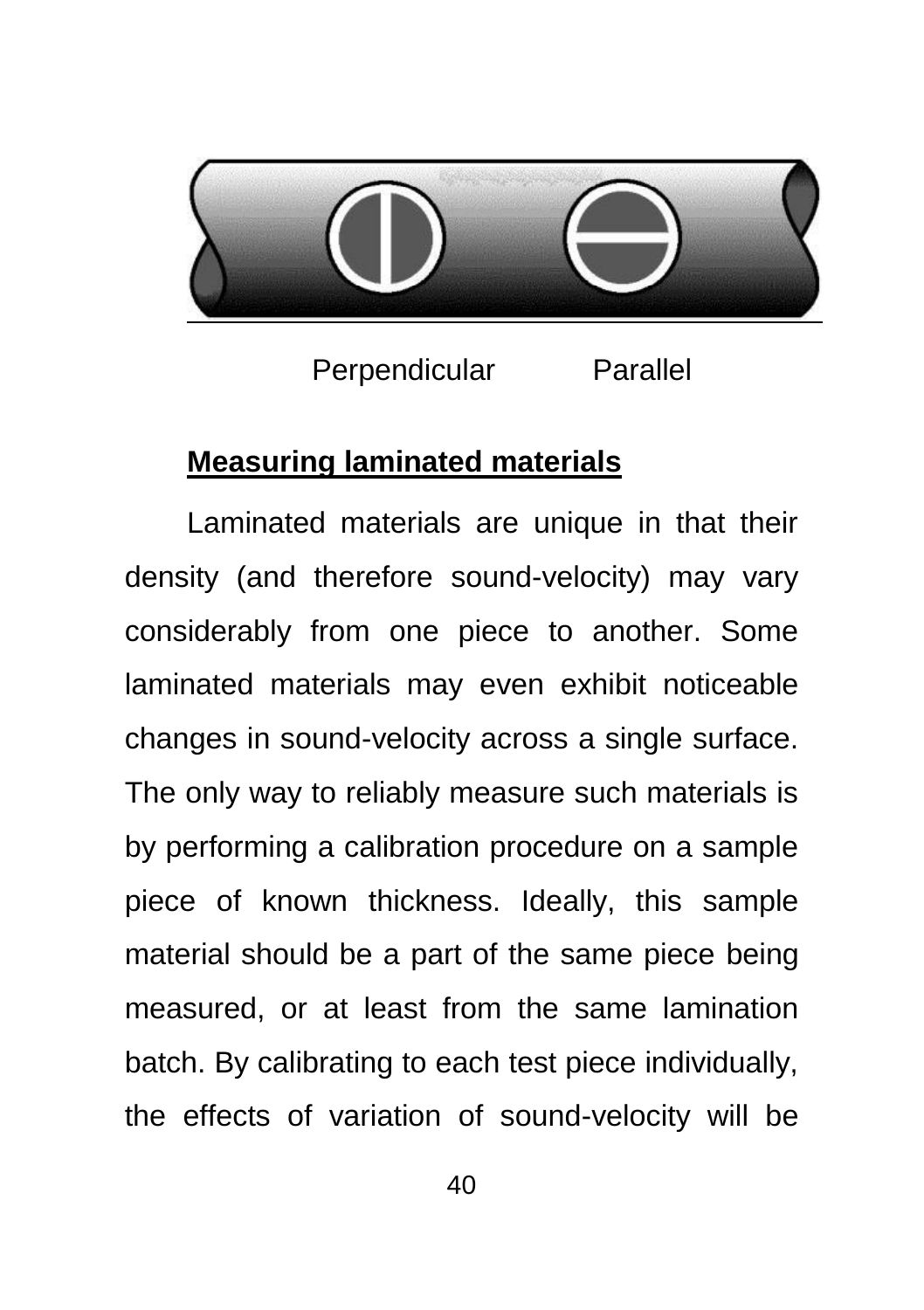minimized.

An additional important consideration when measuring laminates, is that any included air gaps or pockets will cause an early reflection of the ultrasound beam. This effect will be noticed as a sudden decrease in thickness in an otherwise regular surface. While this may impede accurate measurement of total material thickness, it does provide the user with positive indication of air gaps in the laminate.